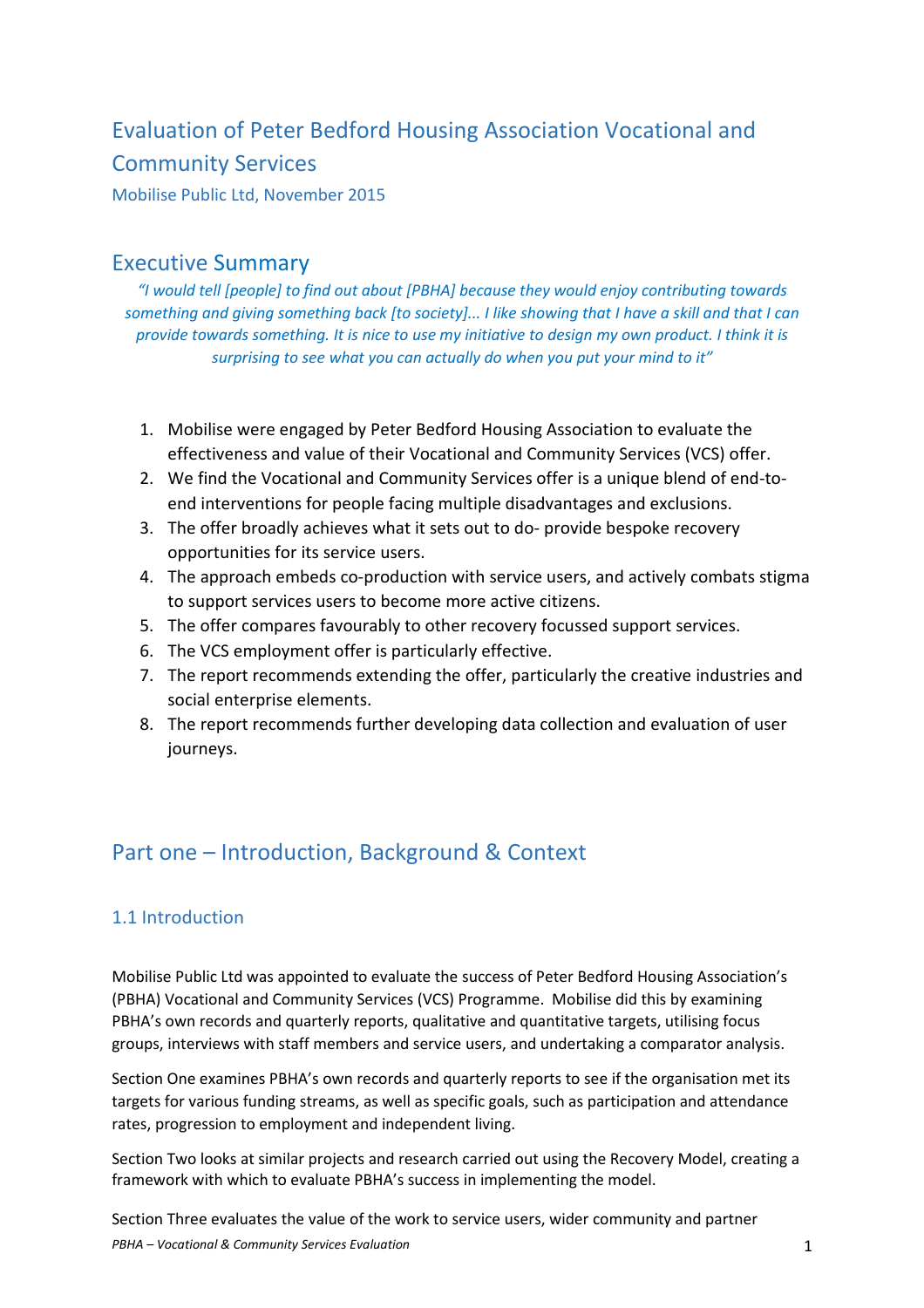## organisations.

Section Four examines PBHA's monitoring and evaluation practices and Section Five provides a short list of recommendations that PBHA may wish to consider going forward.

In essence we were impressed with PBHA's VCS services – they mostly deliver against both internal targets and those set by funded programmes; the embedded approach to recovery is clearly evidenced and identifiable throughout; they compare favourably when comparing to comparator organisations, and most importantly tenants and service users are increasingly involved in both having a say, organising activities and co-producing particularly with opportunities relating to the creative industries. In fact there is evidence of increasingly linked 'end to end' working; food is produced that is healthier and eaten in cafes; tenants and service users get real life experience of making products for sale and working in PBHA's own sales environment, Outpost.

There is still room for improvement. Chiefly better data systems could be employed to make the capturing of individual and programme data easier for all; better publicity for activities and regular evaluation would enable better take up and fine tuning; and continued investment in staff is essential to the recovery model. We describe a triple bottom line that PBHA are beginning to create through some of its activities – benefit to the tenants and service users; benefits for society; and financial benefits to the organisation. This is an approach that can be built on and should underpin all new activity at PBHA.

All of the sections of the evaluation utilise focus groups held by Mobilise to discover whether the quantitative and qualitative targets have been met. Eight focus groups were delivered for this evaluation; four with staff members and four with participants.

The evaluation explores PBHA's approach to supporting vulnerable and excluded adults, examines the effectiveness of recent changes that have been made and methods used. It will also assess how and why outcomes have been achieved, or not, and the value and significance of PBHA's work to service users and the wider community.

## 1.2 Background

 $\overline{a}$ 

The majority of the people experiencing mental health issues are unemployed and amongst those who suffer the most from social exclusion<sup>1</sup>. A report authored by the Royal College of Psychiatrists found that less than half of the people who have a common mental illness are employed. For people without a common mental health disorder employment rates are much higher, at 69%. According to research from King's College London, the economic recession exacerbated this situation. Between 2006 -2010 the rate of unemployment increased from 12.7% to 18.2% for people with mental health problems, twice the increase than for people who do not experience mental health issues. Experts cite that stigma towards people with mental health issues is a significant factor in higher rates of unemployment.

This is particularly worrying since access to employment, training, housing and social inclusion are essential components of a successful path to recovery.<sup>2</sup> The benefits of supporting individuals reenter mainstream society and achieve a good quality of life are widely cited. Organisations that offer a mix of these services are especially valuable when the barriers people with mental health problems face are considered.

 $1$  (Meltzer et al., 1995 and 2002, Burns et al., 2007).

<sup>&</sup>lt;sup>2</sup> (The National Mental Health Development Unit, 2007; Department for Health, Breaking Down Barriers Report.)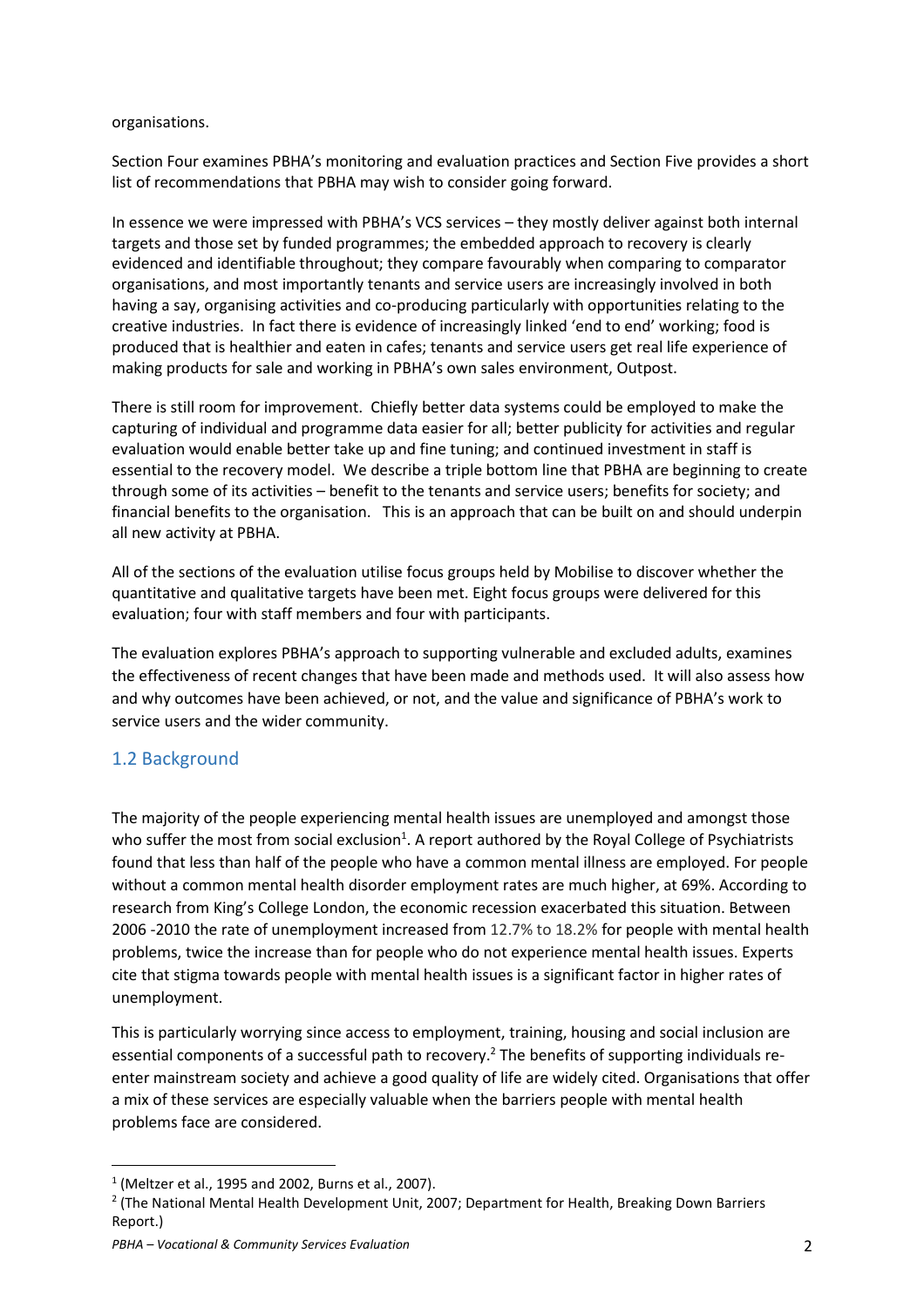Evidence also shows that volunteering improves physical and mental wellbeing, and increases opportunities for social inclusion.<sup>3</sup> Taking part in courses, workshops, mainstream activities and building social relationships help people take control of their lives. The benefits of forming good relationships, taking part in satisfying work and belonging to a community are well documented in research.<sup>4</sup> This is especially valid for high-risk groups for social exclusion, such as those with learning difficulties and disabilities, low incomes, mental health problems and a history of drug or alcohol misuse or offending.

Recovery also features prominently in the Government's 2011 mental health outcome strategy 'No health without mental health'. The strategy builds on previous statements supporting recovery as the way forward for mental health services and suggests that for a good quality of life recovery will be supported by people being able to '*manage their own lives, develop stronger social relationships, a greater sense of purpose, the skills they need for living and working, improved chances in education, better employment rates, and a suitable and stable place to live*'.

## 1.3 Context

Based in the London Boroughs of Hackney and Islington, Peter Bedford Housing Association has been supporting socially excluded adults in North East London for the past 40 years. Many of PBHA's tenants have a history of homelessness, mental health problems, learning difficulties and disabilities, drug or alcohol misuse or offending. Each year PBHA enables 450 vulnerable and excluded people in North East London to gain confidence and skills to re-build their lives and achieve greater independence.

PBHA provides a combination of supported housing and innovative vocational and community based training, social enterprise and community activities which facilitate a progression pathway from recovery through to further learning and achievement.

One of PBHA's objectives is to extend its activities beyond its residential community, to a wider cohort of residents from Islington and Hackney. Islington has especially high levels of inequality, and Finsbury Park ward in Islington is amongst the top 20% most deprived wards in England. 40% of areas in Hackney are among the 10% most deprived in England, with only five local authorities in England having a bigger proportion of deprived areas. Healthy life expectancy is 4 to 5 years below the national average, there is a higher than average hospital admission rate for mental health disorders - one of the highest rates in the country with significant cost implications, and the proportion of statutory homeless households is more than 4 times the average for England.

The area is home to many programmes designed to address social problems, including a wide range of organisations that support vulnerable individuals through training, workshops and a range of activities. There is therefore an existing network of organisations with similar goals and PBHA has been able to make links with and benefit from many of them. These include Shoreditch Spa, The Food Chain, Hackney Young People Outdoors and Hackney Learning Trust.

The impact of government welfare reforms, cuts to supported housing, rises in unemployment amongst people with mental health issues due to the economic downturn across Europe and changing demographics of Hackney and Islington account for some of the challenges for PBHA.

l

<sup>&</sup>lt;sup>3</sup> (Brown et al. 2003, Rabiner et al. 2003, Department of Health, 2010)

<sup>&</sup>lt;sup>4</sup> Repper & Rerkins, 2013; North East London NHS Trust 2011-2013)

*PBHA – Vocational & Community Services Evaluation* 3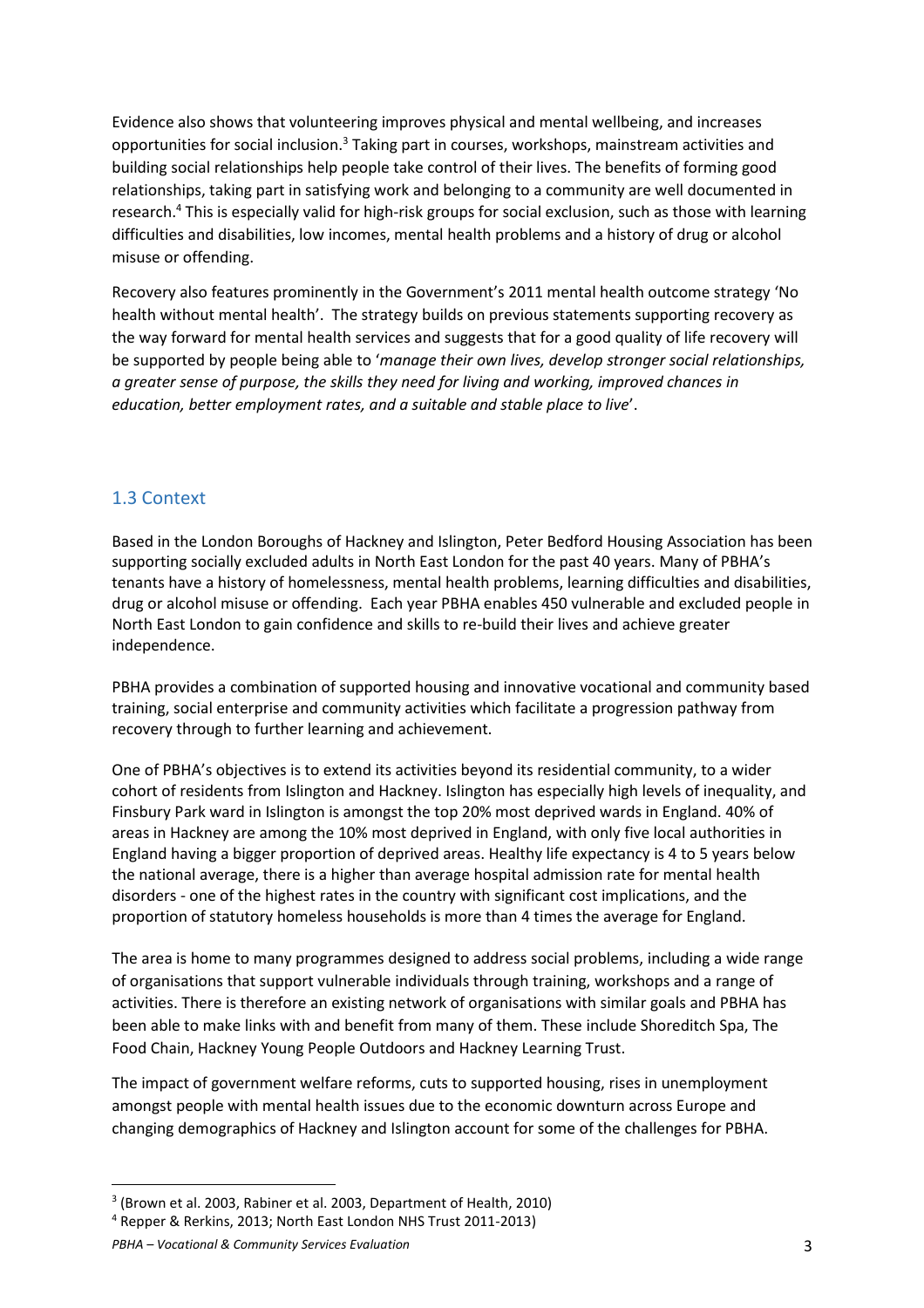# 1.4 Vocational and Community Services Programme

PBHA's Vocational and Community Services (VCS) programme helps individuals identify and break down barriers to recovery and independence. Participants are supported through personal development plans and a range of resources and learning opportunities that encourage them on the journey from feeling stuck to self-reliance. PBHA's Vocational and Community Services (VCS) adds value to the housing association's offer and reaches out to the local community by providing social enterprise, training courses and community activities in the following areas:

- Growing and cooking healthy food.
- Creative Industries joinery, art, print making, product design, exhibitions
- Outpost shop and gallery (sells products made by service users).
- Retail and hospitality training in enterprises Outpost and cafes.
- Formal and informal entry level courses e.g. English, maths, online skills, food hygiene, and customer service.
- Employability support and coaching.
- Volunteering across PBHA.

VCS's uniqueness lies in its ability to provide a personalised programme for the individual, for example, a participant can volunteer in our shop, make something in the joinery workshop and attend a numeracy class within a welcoming and supportive environment that plays to individual interest and strengths. Enterprise and Community are at the heart of PBHA's recovery model.

For those closer to employment, VCS provides training and work experience placements in its enterprises – Arts and Creative, Catering and Horticulture, Retail, Reception and Hospitality. These offer tenants valuable experience and help develop the "soft skills" employers expect. They also provide a source of income for PBHA and help integrate the VCS programme into the local community.

Overall, the VCS programme ensures participants are provided with activities that support their recovery, expand their networks and improve their physical and mental wellbeing. Tenants are encouraged to progress and move on as quickly as they are able, and at the latest within two years. Participants are encouraged to progress onto employment, education or training within six months.

The VCS programme works with vulnerable adults in Hackney and Islington who are not tenants at PBHA but who have support needs, and the programme is extending its outreach programme to attract new beneficiaries, via its exhibitions and direct outreach in community venues.

## Menu of opportunities

VCS offers a wide range of opportunities. These include information, advice and guidance (IAG), training courses and workshops, work placements, volunteering opportunities and more informal activities that support health and wellbeing. Each academic term VCS updates the list of available courses and activities and distributes it widely for recruitment. Outreach is undertaken in neighbourhoods of Hackney and Islington known to have higher proportions of adults with lower levels of basic skills, through community mental health teams, forensic services and community groups. Other creative methods to attract potential clients are also utilised depending on the programme, for example, events like Open Square Gardens or activities at PBHA's shop Outpost.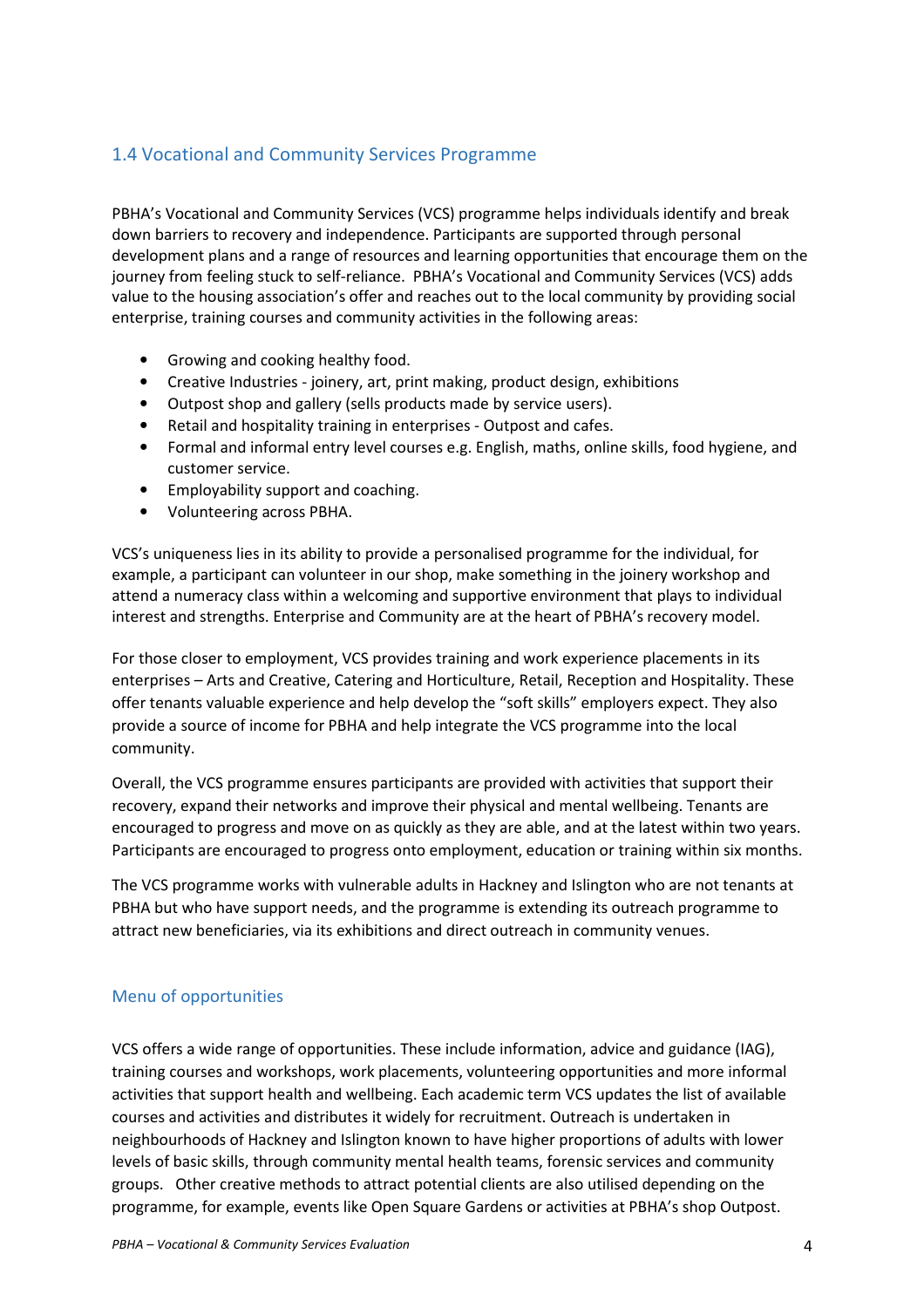Examples of courses that were offered in the previous terms include: 'Welcome to Excellence' customer service training, courses in literacy and numeracy, film and video making, money management and work placements at one of PBHA's enterprises. In addition, various IAG opportunities are provided each term. Please see Appendix 1 - for a full list of activities offered by PBHA currently.

## 1.5 Funding streams and programmes

The Working Futures (ESF funded 2012-15) programme delivered a holistic, tailored and flexible programme to support 488 adults with mental health problems towards employment in 12 North East London Boroughs. Funded by an initial grant of £376,040, from London Councils ESF Cofinancing, (subsequently increased to £430,340) it drew on the full range of activities and interventions needed to engage and empower participants with mental health conditions including close 1:1 IAG support, training, work placements, liaison with clinical teams and partnerships with employers. Funding was provided over 24 months and quarterly payments were made based on the results achieved.

PBHA led a partnership to deliver Working Futures that included East Potential (part of East Thames group), Hillside Clubhouse and Thames Reach that brought a complementary mix of skills, knowledge and experience. The project's original aims were to enrol 488 participants; deliver 6 hours or more of 1:1 IAG support to 307 participants; facilitate 153 work placements; support 100 participants into work and 50 into sustained employment, and progress 122 participants to further education or training. In March 2015, the partnership was awarded additional targets as a successfully performing project and the targets were re-profiled to include:

- 119 Gaining employment
- 163 Work placements
- 120 Gaining employment
- 61 Sustaining employment
- 132 progressions into training
- 347 Information ,Advice and Guidance (IAG) sessions

|                                                                                                   | <b>Working Futures Project Totals</b> |                |                |               |            |
|---------------------------------------------------------------------------------------------------|---------------------------------------|----------------|----------------|---------------|------------|
| Output/result                                                                                     |                                       | <b>Final</b>   |                | % of original | % of final |
|                                                                                                   | <b>Original Profile</b>               | <b>Profile</b> | <b>Actuals</b> | profile       | profile    |
| <b>Enrolled</b>                                                                                   | 488                                   | 533            | 476            | 98%           | 89%        |
| Participants receiving 6+ hours of<br>support (IAG, job search,<br>mentoring and training)        | 307                                   | 347            | 345            | 113%          | 100%       |
| Participants undertaking a work /<br>volunteering placement                                       | 153                                   | 163            | 163            | 107%          | 100%       |
| Participants (non JSA) undertaking<br>a Skills for Life or ESOL<br>qualification at Level 1 or 2) | $\bf{0}$                              | $\bf{0}$       | $\bf{0}$       | N/A           | N/A        |
| Participants in employment within<br>13 weeks of leaving the Project                              | 100                                   | 120            | 120            | 120%          | 100%       |
| Participants into further job-search<br>and training                                              | 122                                   | 130            | 121            | 99%           | 93%        |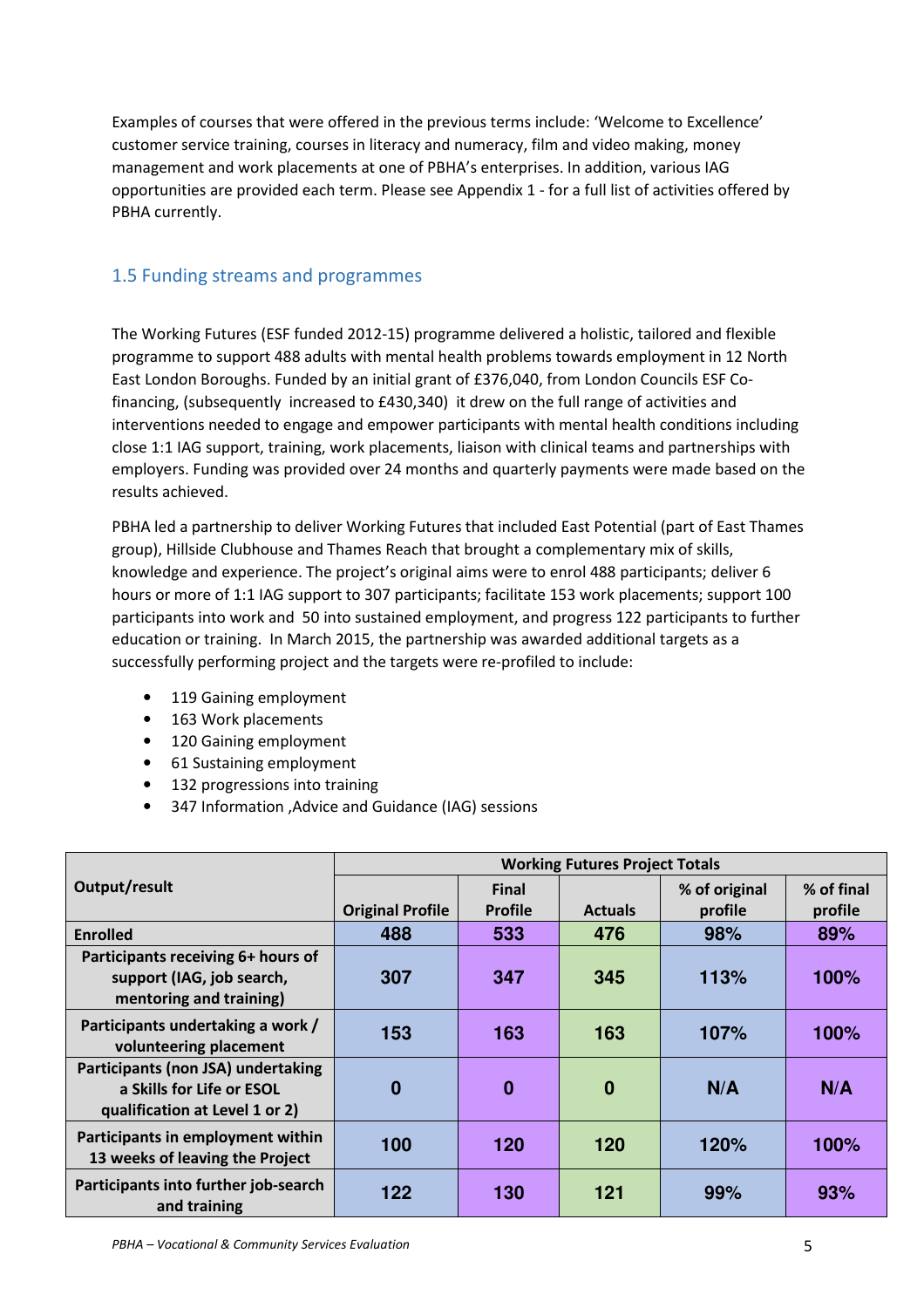| <b>Participants sustaining</b> | 50 |  | 122% | 100% |
|--------------------------------|----|--|------|------|
| employment for 26 weeks        |    |  |      |      |

The **Flexible Support Fund** provides additional funding from the Department for Work and Pensions for PBHA to work with a wider range of disadvantaged people to help them overcome multiple barriers and find employment. The project aims to compliment Job Centre Plus provision and support 40 of their clients, who are long-term unemployed, claiming income support or employment support allowance (ESA). It offers information, advice and guidance, training, work placements in the PBHA catering and retail enterprises, access to health and wellbeing activities and volunteer opportunities. In addition, participants receive personal skills training, support with money management and transition to work benefits.

The Flexible Support Fund targets and achievements for October 2012 and 2015 are shown in table (3). Upon the successful completion of the first programmme, PBHA received funding from East London District DWP for a second programme. Currently, the second round is nearing completion:

| Category                                                       | <b>Target Phase</b> | <b>Actual Phase</b> | <b>Target Phase</b> | <b>Actual Phase</b> |
|----------------------------------------------------------------|---------------------|---------------------|---------------------|---------------------|
|                                                                |                     | 1                   | 2                   | $\overline{2}$      |
| IAG                                                            | 40                  | 40                  | 40                  | 26                  |
| Work Placement or<br><b>Volunteer Placement</b><br>or Training | 40                  | 40                  | 40                  | 25                  |
| Employment                                                     | 20                  | 15                  | 20                  | 10                  |
| <b>Sustained Employment</b>                                    | 8                   | 3                   | 8                   | 0                   |

The **Henry Smith Charity** awarded PBHA a grant of £90,000 for the VCS Programme in May 2013 to engage 156 supported housing tenants. The project aimed to equip them with the confidence and skills they needed to achieve greater independence whilst increasing participation in VCS from 20 to 60 per cent. 79 tenants benefited in 2013/14. In 2014/15, 25 tenants were enrolled on the programme.

In addition the Tenant Engagement Project helped PBHA to engage more tenants with support needs in VCS, an overarching aim, (88 in 2013-14 compared with 26 in 2012-13) and more tenants moved on to independent accommodation (36 in 2013-14 compared to 15 in 2012-13).

This was achieved through closer working between supported housing and VCS teams and changes and improvements that were made to VCS services such as Creative Industries and social enterprises - the cafes and shop.

Through its relationship with **Hackney Learning Trust (HLT**) as a sub - contracting partner, PBHA provides a wide range of formal and informal, accredited and non-accredited learning opportunities including: Functional English, Functional Maths, Employability and Information and Communications Technology (ICT). The HLT funding comes through the Skills Funding Agency and therefore has to comply with Ofsted quality standards, a requirement which ensures high standards. HLT funding requires 80% of the course attendees to be Hackney residents. For the period of 2013-2014, (part of a three year framework agreement renewed in 2015) PBHA worked with 87 HLT Learners against a target of 108. 11 learners progressed into employment and 38 of the participants moved onto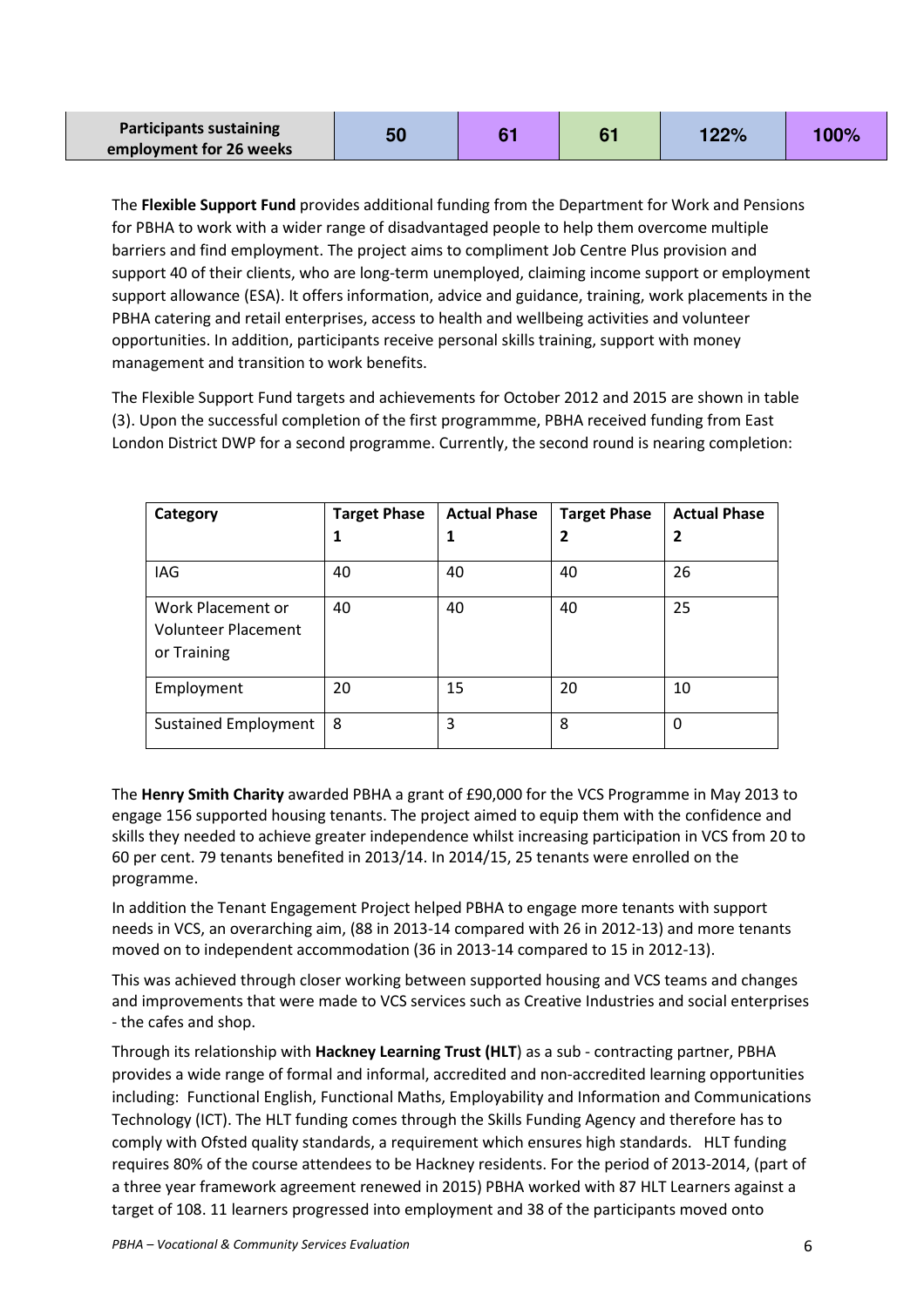further education. Attendance across courses averaged 88%, a high figure considering that many of PBHA participants experience multiple challenges to attending and studying regularly. In addition, PBHA delivered a course in 'Employability and Confidence Building', which incorporated aspects of motivational coaching, developing resilience, self-esteem, and self-presentation skills. PBHA included courses in 'Internet Safety' and 'Using Social Media' for this year.

The **Time to Change** campaign has funded **Change Together**, a 12-month joint project between PBHA, project lead, and Volunteer Centre Hackney. The project recruits volunteers who have experienced mental health problems in the London Boroughs of Hackney and Islington and trains them to have conversations about mental health with the wider public, the aim is to reduce stigma. The plan was to organise opportunities for the volunteers to engage with the public through a series of workshops, pop ups shops and events, tasters and exhibitions. A simple survey was designed to facilitate a conversation between the volunteers and the public in order to challenge prejudice and foster greater tolerance and understanding. Between March 2014 and March 2015, this project recruited 19 volunteers who had 928 conversations with the public in a range of situations, which included Open Garden Squares, Outpost exhibitions, public events, workshops, and local markets. Specific social contact events included a film club, coffee mornings, and Hackney Women's Forum. Mobilise conducted a focus group with some of the volunteers for Time to Change and the feedback from them suggested that Time to Change had a significant impact on both the volunteers and the general public. Volunteers talked about the confidence they gained by being supported in having these conversations with the general public, a significant step for most of them. They also talked energetically about the impact their work had on the attitudes of the public that came into contact with the project. Some quotes from the focus group that illustrate this appear below:

*We hear people's honest opinions about mental health. And quite a few people's attitudes actually have changed because they have "expectations" of someone with a mental health issue and meeting us actually changed their minds, enlightened them.* 

It's a real gift to have an opportunity to have a voice... and then I will say I am actually one of the one *in four and in the past I have self-harmed. However, I overcame all those issues … and it's cathartic. Every time I share my experience… two years ago, I couldn't even speak in public, now I've spoken in front of 500 people. Just the simple idea that by sharing our experiences someone else can see that 'these people have been in really bad situations but now they are positive examples" it's powerful that I can do that just by sharing my experiences in a positive light.* 

*I think talking about things lifts any shame you feel…. Since doing this, I've really been able to take it on board, that there is nothing shameful about having a mental health problem that it is really okay to speak about it and it's given me the confidence to have my voice heard*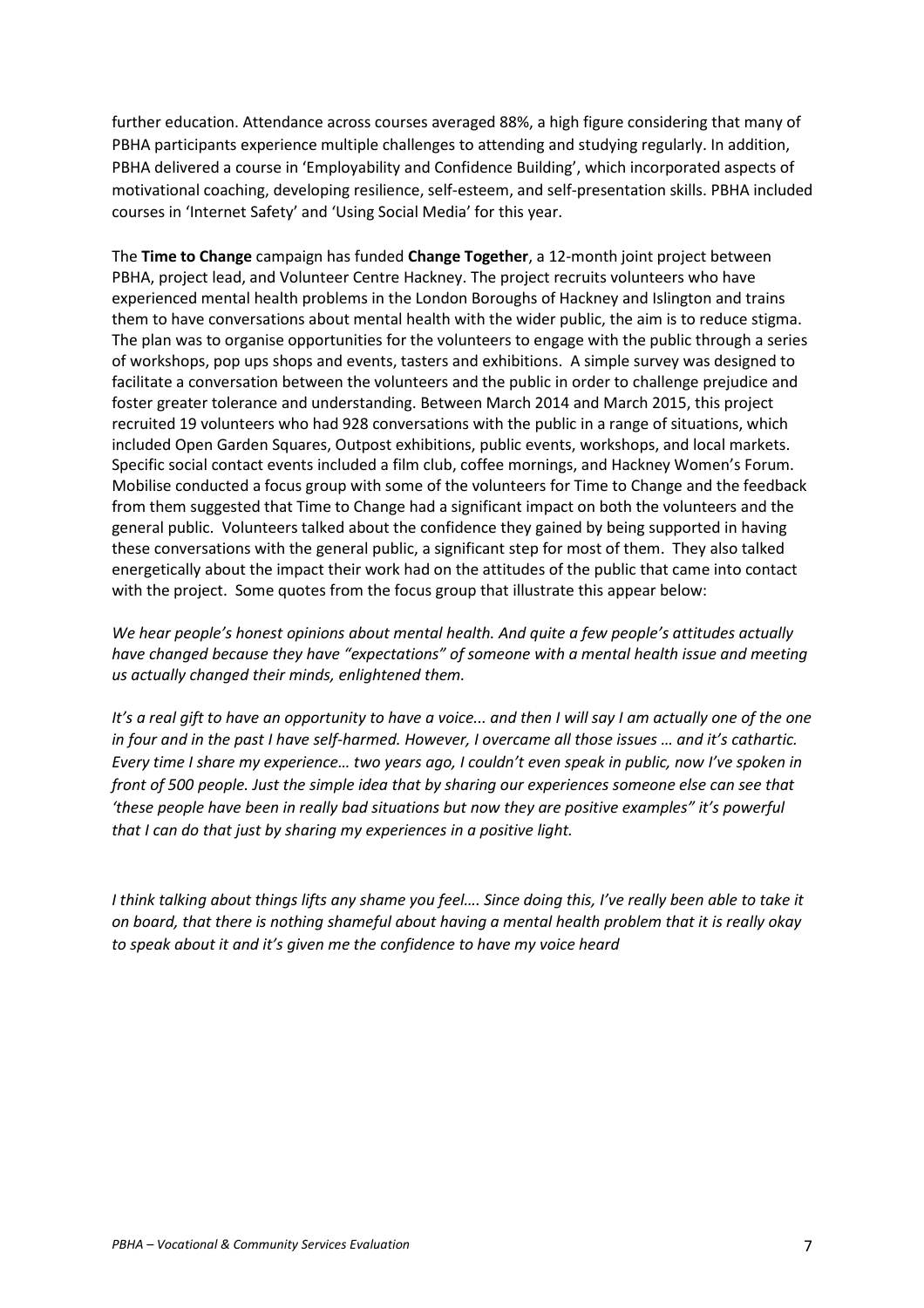# Part two: Outcomes. What has been achieved and why? What hasn't been achieved and why not?

# 2.1 Delivering time limited, user focused activities

## **Number of tenants and participants using services (for the first time and on-going)**

The table below shows PBHA's estimation overall of the number of vulnerable and socially excluded adults who had access to and benefitted from Vocational and Community Services activities, courses and trainings in the past 8 quarters.

| Year                     | <b>Target</b> | <b>Actual</b> |
|--------------------------|---------------|---------------|
| 2012-2013                | n/a           | 282           |
| 2013-2014                | 300           | 299           |
| 2014-2015 for Q1<br>& Q2 | 300           | 314           |
| Total                    | 600           | 895           |

PBHA estimates that it has reached 895 vulnerable and socially excluded adults through its VCS programmes since 2012, successfully exceeding its target of 600.

### **Number of tenants engaging in VCS activities (for new and existing tenants)**

In order to alleviate tenants' social isolation and improve their employability, PBHA tracks tenant participation separately. PBHA has a dedicated participation officer who supports a range of activities that are designed to ensure tenants have both a real say and real involvement in delivery of activities. These include:

- PBHA Forum regular monthly forum meetings with the majority of the agenda set by tenants.
- Formal Consultation on PBHA's 5 year strategyfocus groups held with tenants
- Tenants' committeecurrently consists of 5 tenants.
- Rising Starthe PBHA quarterly newsletter, largely written and edited by tenants.
- Over 50's Club and Urban Vegetable Growing Project tenant-led initiatives
- Pride 2015 tenants led in providing the catering for this year's Pride celebration

The 2013 Strategic Plan estimated that 49% of tenants were engaged in meaningful activity, against a target of 60%. Although there were no specified targets for tenant engagement in 2014, PBHA estimates that 44% of tenants completed a work programme or course through VCS. In 2015, PBHA aims to increase its supported tenants' participation in education, training and employment activities to 50%. The table below shows PBHA's estimation of the number of tenants who had accessed VCS services per year: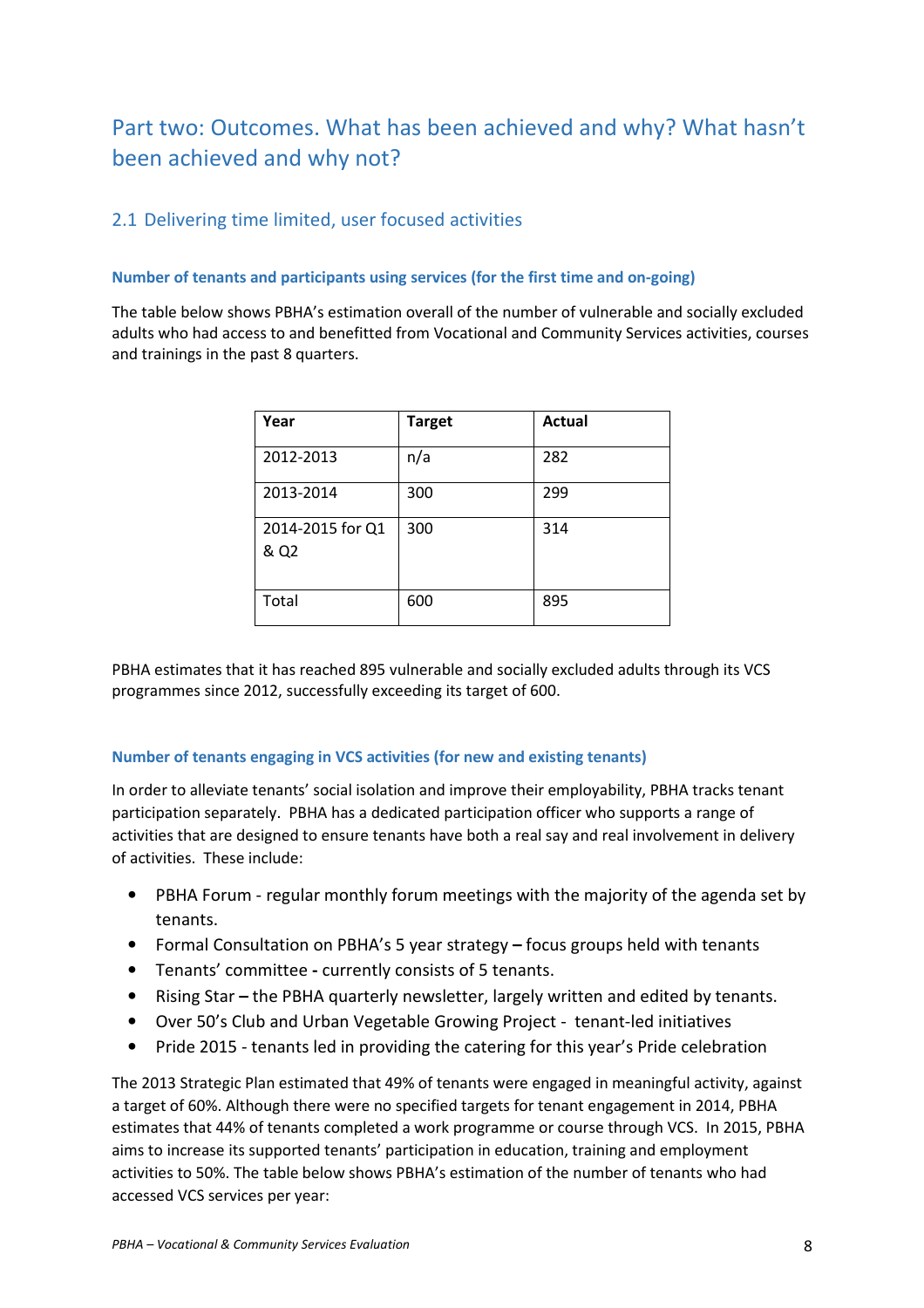| Year      | <b>Annual Target</b> | <b>Actual</b> |
|-----------|----------------------|---------------|
| 2012-2013 | n/a                  | 25            |
| 2013-2014 | 100                  | 93            |
| 2014-2015 | 48                   | 67            |

PBHA set up the tenant and participant forum following feedback that there was a desire to have greater influence in how PBHA works. Since the establishment of the forum, a third of tenants have taken part in PBHA committees and consultations.

The Henry Smith funded Tenant Engagement Project helped PBHA engage more tenants with support needs in VCS, 88 in 2013-14 compared with 26 in 2012-13 and more tenants moved on to independent accommodation, 36 in 2013-14 compared to 15 in 2012-13.

This was achieved through closer working between supported housing and VCS teams and changes and improvements that were made to VCS services such as Creative Industries and enterprises such as the cafes and shop. There are more opportunities for tenants to take an active role in their own learning, to co-produce activities and take part in the running of the organisation. A new PBHA Forum for service users and a tenant sub-committee have been developed which meets with the Board twice a year.

For example, Phil became a support needs tenant of PBHA in early 2014. Since then he has been an active member of the joinery workshop (which he helps to lead) and regularly edits Rising Star, the service user newsletter. Phil also recently joined the Board, filling one of two vacant positions kept for tenants or service users. He wrote:

 *"Whilst putting together the last edition of the Rising Star I saw the advert. I thought the role sounded interesting but wasn't sure I had the experience to apply. My support worker pointed out that I had experience of being homeless and mental health issues in the past, as well as volunteering experience and encouraged me to apply.* 

*When I got the call that I had been short listed for an interview I was extremely nervous! But the panel Clare (CEO), Robert (Chair of the Board) and Kitty (another Board member), were very friendly and put me at ease. I came out feeling positive and confident that it had gone well.* 

*I was over the moon when Clare phoned to offer me the post. I am looking forward to the induction training and finding out more about contributing to the running of PBHA".* 

### **Attendance and retention rates (for all VCS users)**

In addition to participation, PBHA measured its attendance and retention rates for years 2012-2013 and 2013-2014. Attendance and retention are described as consistency with which participants attend classes, events, workshops and the percentage of people who complete listed activities, respectively. There are no such targets for the current year.

PBHA has a Participation Policy, which clearly defines what is meant by participation, and a draft Participation Strategy for 2015. The strategy includes the following as key aims 'Ensure Tenants/participants voice is heard, and that 2 way communication is effective and inclusive' and 'Develop "Participation first" expectation across PBHA - ensuring that routinely there is input in the development, design and delivery of services' demonstrating PBHA's commitment to participant-led service design and delivery.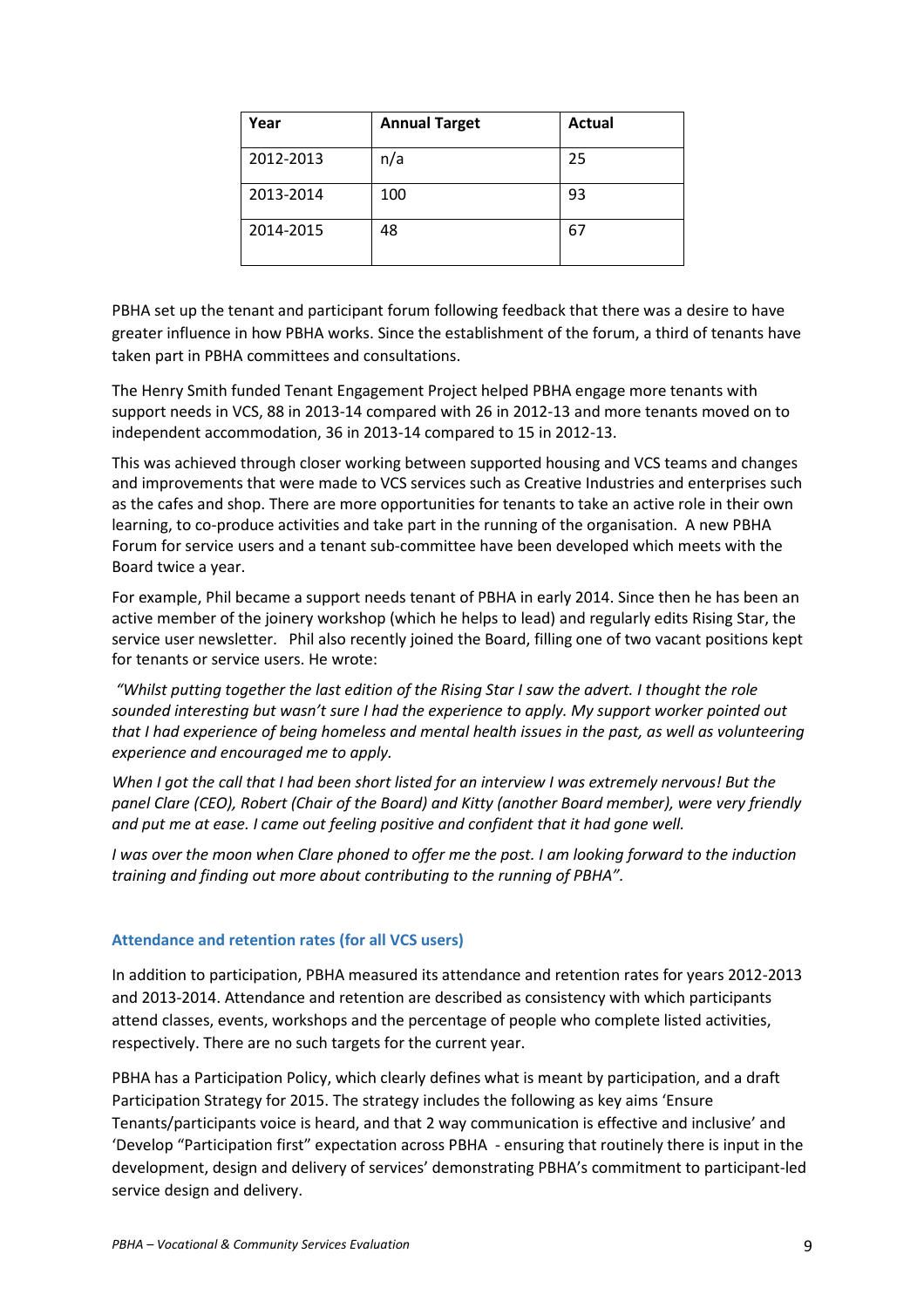Attendance and retention has also been massively helped at PBHA by the strong links forged between the classes and workshops and the opportunities to give participants authentic work experience producing food for sale in cafes and goods for sale at the Outpost shop on Holloway Road. The joinery workshop is part of the Creative Industries and makes high quality furniture and home ware products for sale in PBHA's shop, community hub and gallery (Outpost). As well as helping to make products participants can volunteer or undertake work placements at Outpost. Many of the participants have also helped to co-curate and produce artwork for exhibitions and facilitated workshops open to the public. Cecil, one of PBHA's tenants who had rarely engaged with VCS before, was supported to put on a solo exhibition at Outpost in October 2014. His exhibition, 'Thought Forms' featured as part of the Islington Exhibits festival programme co-ordinated and supported by Rowan Arts, London Metropolitan University and Islington Council.

Volunteer and work placements enable tenants to interact with the public, make friends and help to develop softer, job ready skills that employers expect. 'Welcome to Excellence' a new Customer Service course which is accredited by the English Tourist Board was developed during the year. Change for Success, a six-week coaching course (a successor to Time for Change) uses a growth model and helps tenants to set goals and understand and experience the benefits of change.

The following quotes from participants illustrate how positively VCS programmes are viewed:

*It's worthwhile, you are achieving something and for the younger generation it gives them motivation to move on from these courses. We make cushions from the material. Even when you hear that a card has been sold it feels great that someone has bought my cards* 

*There are usually about 9 on the course. This is called supporting makers. All the facilities are open. Crochet, print, joinery. The buyer for the shop comes in and if she likes it, it goes into the shop. Rather than just learn, people are learning to make things and about business. Lorna from the shop looks at the designs and we make more of what she thinks will sell.* 

### **Courses and other activities completed**

In 2012-2013, 54 external participants and tenants completed courses or activity programmes. This figure rose to 206 in 2013-2014. The following figures give a flavour of the programme's accomplishments from this year: 49 participants from Working Futures achieved up to Level 2 vocational qualifications in Hospitality, Retail Knowledge, Health and Social Care or Customer Service. Ninety-six unemployed Hackney residents attended courses in Literacy, Numeracy and IT; four participants completed employability programmes and held paid positions with PBHA at their Outpost shop.

In 2014-2015, the number of tenants and participants enrolled in PBHA activities was 314, signalling considerable growth in this area.

# 2.2 Embedding employability, aspiration and progression

## **Progression to further training:**

In 2012-2013, 25 individuals, 20 external participants and 5 tenants, progressed into further education. This figure improved significantly in 2013-2014 when 94 participants, 75 external and 19 tenants, progressed into further training, even though it fell short of the target of 120 for that year. PBHA set the target for this category at 210 for 2014-2015. In the Financial year 2014/15, 176 participants have taken part in further training and educational opportunities.

If we specifically look at Hackney Learning Trust rates for progression into further, educational opportunities, 76% of the 87 participants progressed into another Adult and Community Learning (ACL) course and 44% progressed to further education.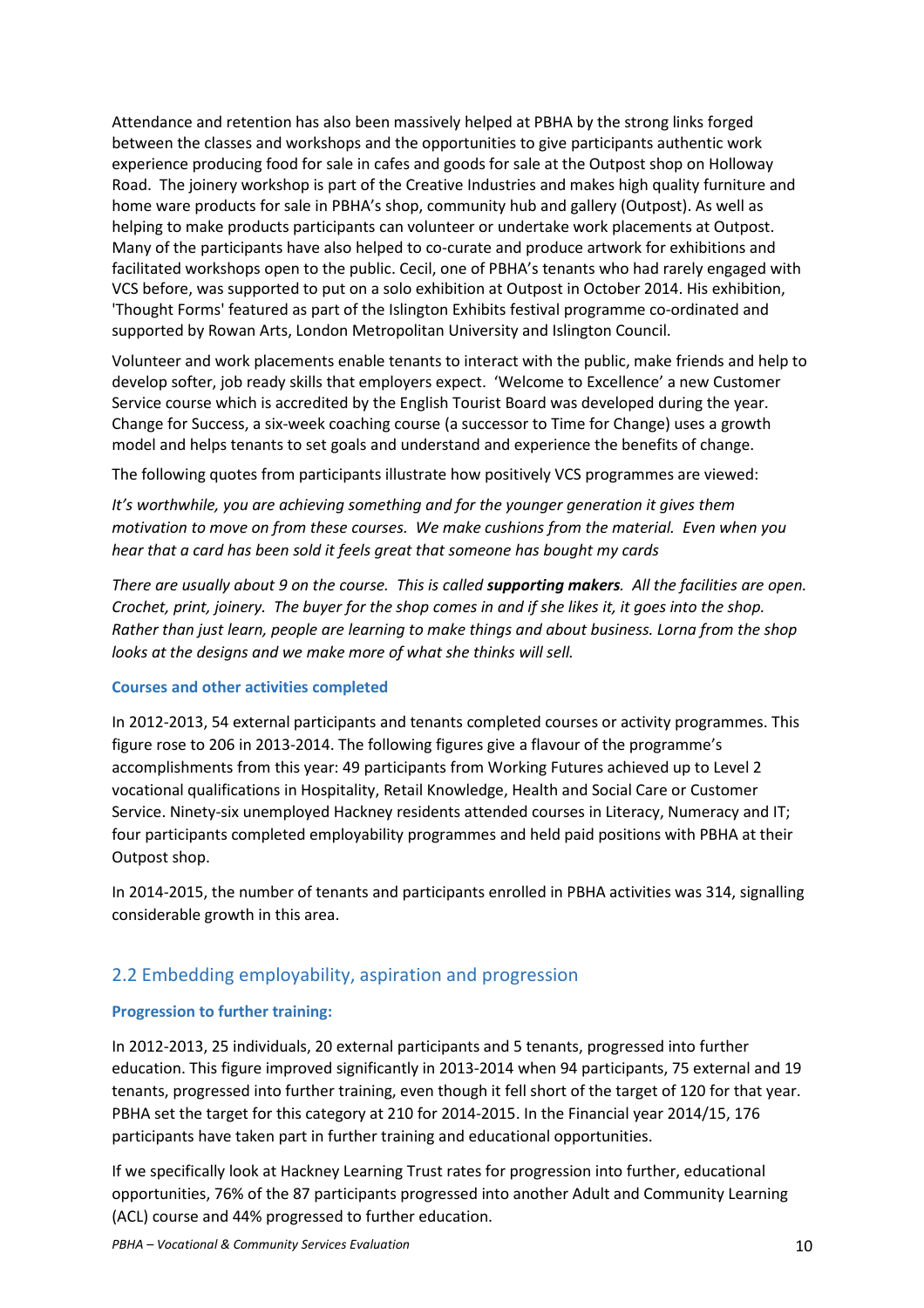### **Work placements**

Through the Working Futures Programme, 217 participants have completed a work placement since 2010. In the 2<sup>nd</sup> phase of Working Futures, PBHA led the delivery partnership that included East Potential, Hillside Club House, and Thames Reach. The project achieved or exceeded most of its targets against the original and final profiles. Most importantly, it exceeded its employment start and sustained employment targets by 20% and 22% respectively against the original profile, with 120 employment starts and 61 sustained employment outcomes. These also matched the final profile, which included additional targets awarded to the project in March 2015 as indicated previously.

As part of the programme, participants go on courses and have the option to work toward qualifications. For example, for a work placement in Outpost, a participant could benefit from PBHA's existing retail training programme, gain a Level 1 NVQ in Retail Skills, and work towards a variety of other qualifications. These include a City and Guilds qualification, literacy and customer service qualifications or a work experience certificate. Work placements are also provided through Islington Working, the Council's job brokerage service and the programme contacted employers directly to arrange work placements.

## 2.3 Progression to employment

PBHA improved significantly in this area since 2012. In 2012-2013, the figure for VCS participants who progressed into employment was 22 people. In 2013-2014, this figure rose to 48 people against a target of 30. To date, 40 participants found employment in the financial year of 2014-2015, which is in keeping with the annual PBHA target of 60.

The Working Futures programme has been making a significant contribution towards these figures. In 2010-2012, the Working Futures programme supported 29 people into employment, with 10 sustaining their employment for six months or more. In the second part of the programme (2012- 2015), the ESF partnership supported 120 people into employment, with 61 sustaining their employment for six months or more.

## 2.4 Improving Confidence and Wellbeing

The table below indicates similar numbers of tenants moving on from PBHA to another form of housing though in 2014/15 more of these tenants moved into independent housing.

|  | Number of tenants (accessing VCS services) who moved on to more independent housing |  |  |  |
|--|-------------------------------------------------------------------------------------|--|--|--|
|--|-------------------------------------------------------------------------------------|--|--|--|

| <b>Tenants leaving Supported</b><br>Housing for: | 2012/13 | 2013/14 | 2014/15 |
|--------------------------------------------------|---------|---------|---------|
| Independent housing                              | 6       | 17      |         |
| Long-term supported housing                      | 2       | 2       |         |
| Sheltered housing                                | 2       |         |         |
| Short term supported housing                     | 3       | 2       |         |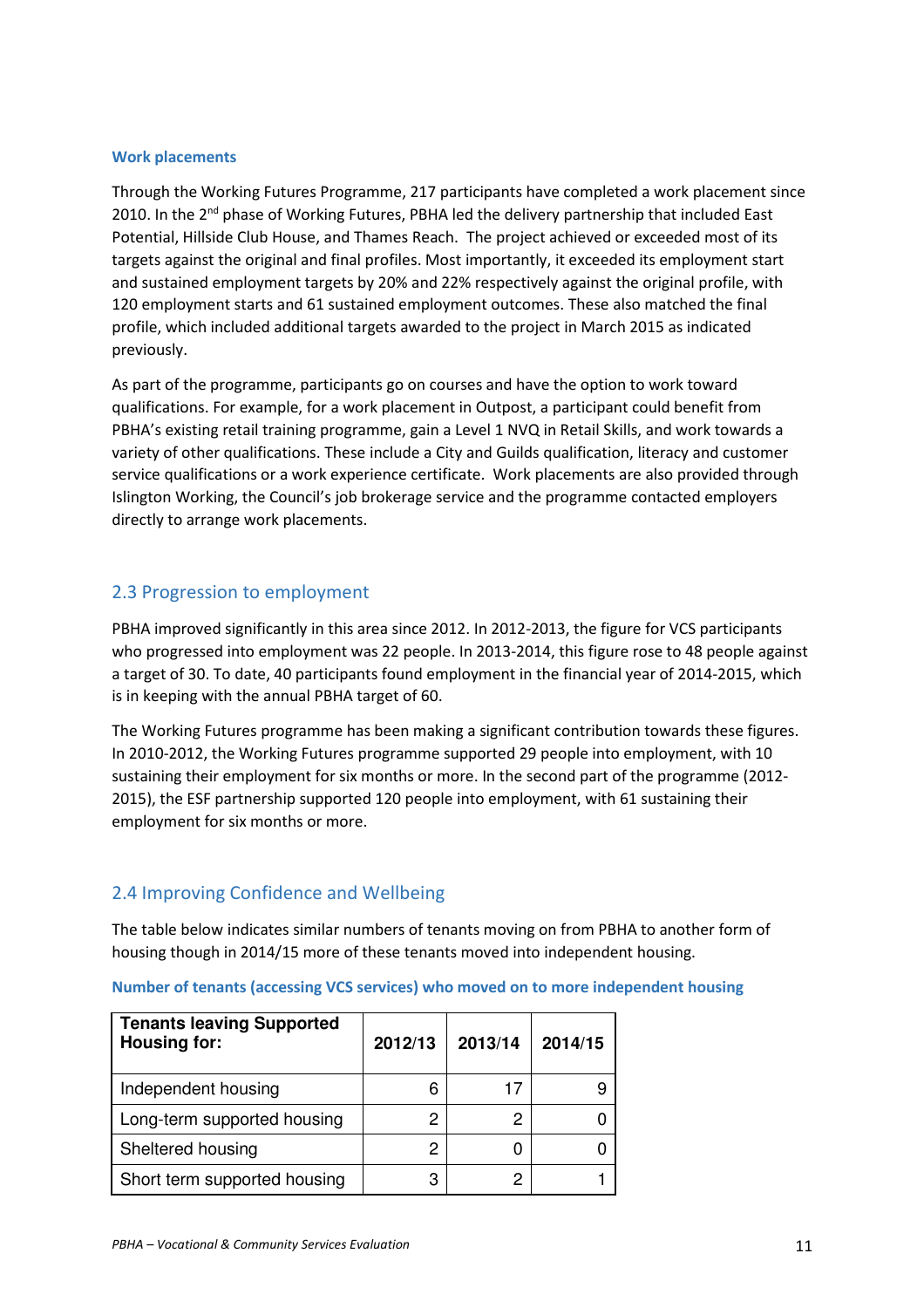## **Number of tenants who have support plans and who were involved in putting together their support plan**

PBHA requires that each supported tenant complete a support plan with a support worker, identifying their goals for the future. This is a personal development plan that directs tenants to helpful resources, and challenges and encourages them towards their goals. PBHA use Triangle Consulting's Outcomes Star, which is a useful tool to help people work out what changes to aim for in different areas of their lives. In 2012-2013, 84% of all tenants had a support plan, which was written with their active involvement. This figure has improved consistently over the next two years. In 2013-2014 92% of all tenants completed support plans. Results from 2014-2015 show 81% of tenants have support plans against a target of 100%.

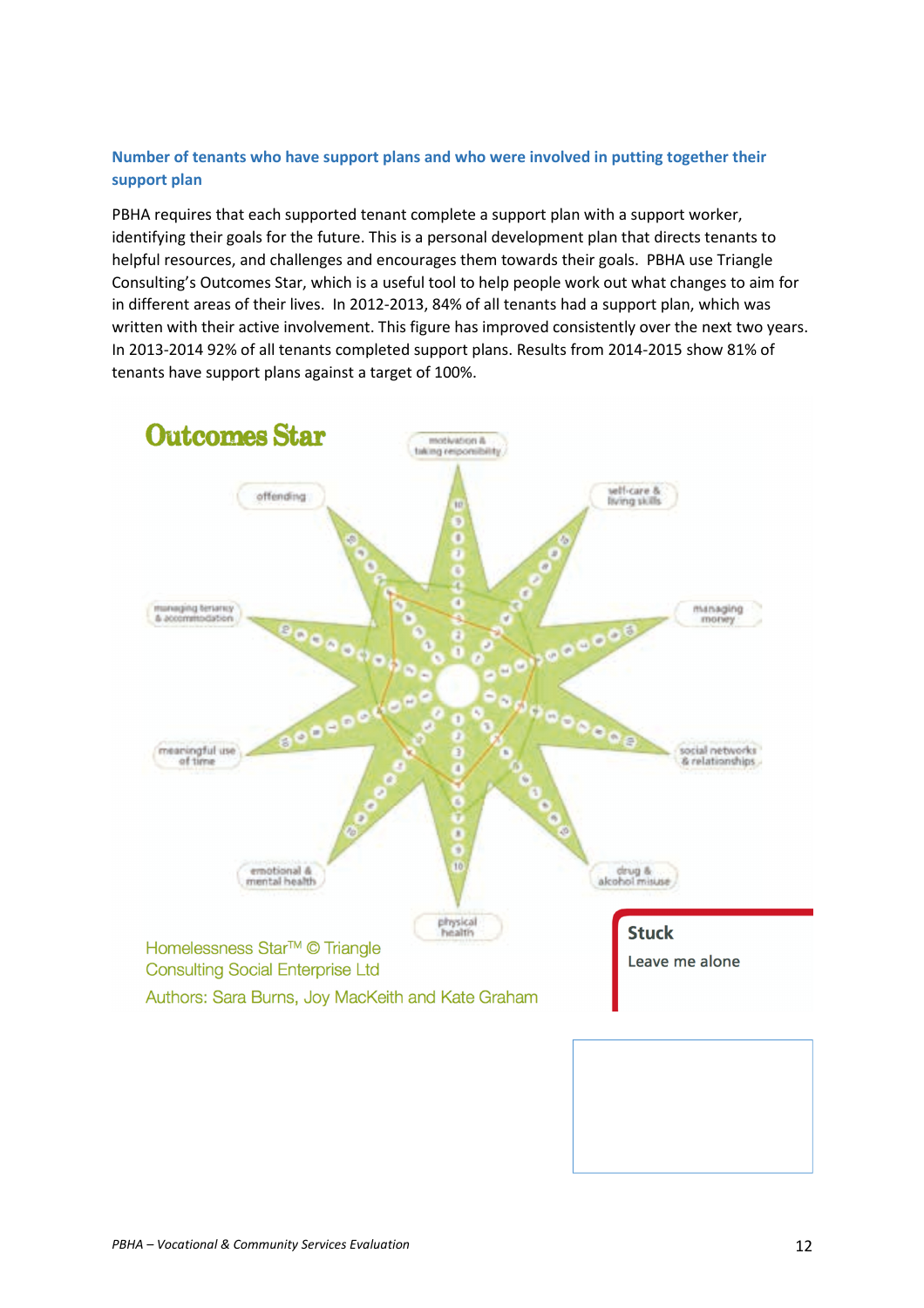# Part three: Approach

# 3.1 The Recovery Model

Although there are many different definitions for the recovery model, the following quote from Bill Anthony, one of the founders of the recovery movement, provides a concise explanation:

Recovery "is a deeply personal, unique process of changing one's attitudes, values, feelings goals, skills, and/or roles. It is a way of living a satisfying, hopeful and contributing life even with the limitations caused by illness. Recovery involves the development of new meaning and purpose in one's life as one grows beyond the catastrophic effects of mental illness."<sup>5</sup>

Recovery is a personal journey of change and discovery – no 'one size fits all'. It addresses multiple vulnerabilities and barriers and is tailored to individual need. It is innovative and responsive to requests for more influence by enabling people to emerge as 'experts by experience' through coproduction. The approach incorporates learning plans and activities that help recognise and use talents to help re-build lives.

There are a growing number of organisations that use the recovery model. In England, several mental health trusts and organisations provide best-practice policy documents that incorporate principles of the recovery model.<sup>6</sup> Mental health organisations in New Zealand, United States and Australia have long been using the model to define a rationale for their services.<sup>7</sup> Despite their diversity, the majority of these organisations identify similar principles for a successful recovery. These can be categorised under the following headings:

**Self-management**: Individuals should have the opportunity to support others and give back, rather than being passive recipients of care. Providing for others is a key step in the recovery process, as it helps people step outside of the 'sick role'. Staff should be in a supportive role and provide services that are more akin to that of a personal coach. The individual with mental health issues is an "expert-by-experience". The staff's priority is to help people find resources to manage their condition on their own.

**Agency**: It is key to gain a sense of control over one's life and illness. People should be supported in finding a way to re-define their identity in a positive way.

**Tailored support for each individual**: Each individual's journey is unique and it does not necessarily mean 'recovering from' the illness. Not everyone will be ready to embark on the path to recovery in the same way. Individuals will have to decide for themselves to what degree they engage with the principles of recovery.

**Social inclusion:** Enabling people to function as full citizens in their communities. Employment is still the principal way in which people establish relationships and add meaning to their lives. Therefore, working and having the ability to make a positive contribution to society are essential for building a positive sense of self-esteem.

 $\overline{a}$ 

<sup>&</sup>lt;sup>5</sup> (Anthony, 1993).

<sup>6</sup> (Devon Partnership NHS Trust, 2007; South London & Maudsley NHS Foundation Trust, 2010; South West London and St George's Mental Health NHS Trust, 2010; Centre for Mental Health, 2007 and 2014; Department of Health, 2007).

<sup>7</sup> (Mental Health Commission, 1998; Department of Health and Human Services, 2003 and Australian Government, 2003, respectively.)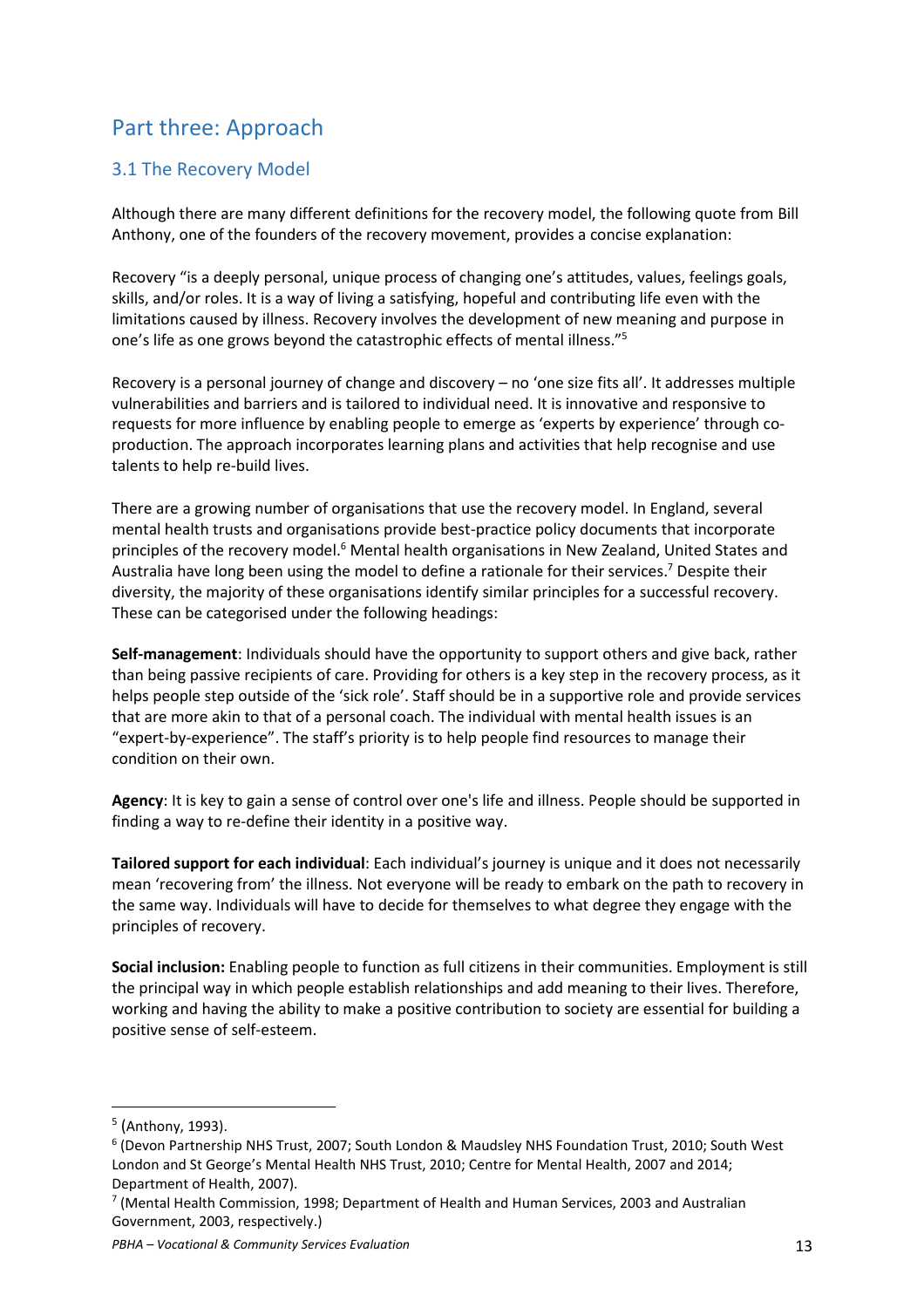**Hope**: Believing that the individual can pursue their hopes and dreams, even with the continuing presence of illness. The individual should maintain high expectations for themselves and the future, and the staff should support individuals in achieving their goals.

In addition to the above principles, research suggests the qualities practitioners should embody. These include, a caring, emphatic and respectful attitude, believing in the individual's ability to achieve their goals, willingness to support the individual's self-management and an acknowledgment that they are engaging with the individual as equals.<sup>8</sup>

# 3.2 PBHA's Approach to Recovery

PBHA's adapts the recovery model, which encourages people to think about their strengths, abilities, and changes they can make to take control, reach their goals and achieve improved well-being. Individual and social enterprises lie at the heart of the project creating a virtuous circle – vulnerable people can contribute and improve their life chances and those of their peers, in turn generating income for PBHA. Activities draw on Five Ways to Well-being (New Economics Foundation) – being active, connected, learning, and making a contribution improves well-being. Participation in social and community life is closely associated with recovery. PBHA promotes active citizenship, integration, inclusion and these opportunities are available to vulnerable people beyond their tenants.

The VCS programme focuses on participants' strengths, believing in their abilities and developing their talents to see what changes they can make for themselves. This involves taking small steps, at first, so that participants can experience the benefits of change and see how working can improve their lives. Interventions are relatively short to motivate the individual on to the next recovery stage. Within these principles, the approach is adapted to each individual's needs and circumstances. PBHA's client group has a huge range of different needs and so a personal approach is prioritised. Principles of self-organisation, self-help, mutual support and participation have been central to Peter Bedford since its beginnings in the late 1960s. Recently PBHA has been putting even more of an emphasis on co-production and enterprise also encouraging the organisation of participant-led activities.

PBHA's recovery model helps individuals to move through the following stages<sup>9</sup>:

## *Stuck— Accepting help — Believing – Learning – Self Reliance*

- Stuck the mental condition in which an individual first arrives at PBHA. The Individual starts to define his/her recovery and take back some control by socialising at the Community Canteen, receiving Information, Advice and Guidance and attending events.
- Accepting Help the individual starts to feel more energetic and empowered, taking part in health and wellbeing activities, creative arts classes, events and motivational training. Later in this stage, the individual starts to find ways to recover and sets goals for his/her recovery.
- Believing the individual starts to develop and refine life skills, managing their tenancy and finances, cooking, cleaning and learning basic IT skills. At this stage, they start working on their values. They improve their health, volunteer, make friends and take classes in PBHA's Creative Industries. Towards the end of this stage, the individual can see the bigger picture and consider possible future work or training opportunities. They may get involved in employability or pre-employment training, start developing numeracy, literacy and ICT skills and start volunteering at one of PBHA's in-house enterprises.

l

 $9$  Licensed by Outcome Star<sup>TM</sup> Copyright Triangle Consulting Social Enterprise Ltd.

<sup>8</sup> (Borg & Kristiansen, 2004)

*PBHA – Vocational & Community Services Evaluation* 14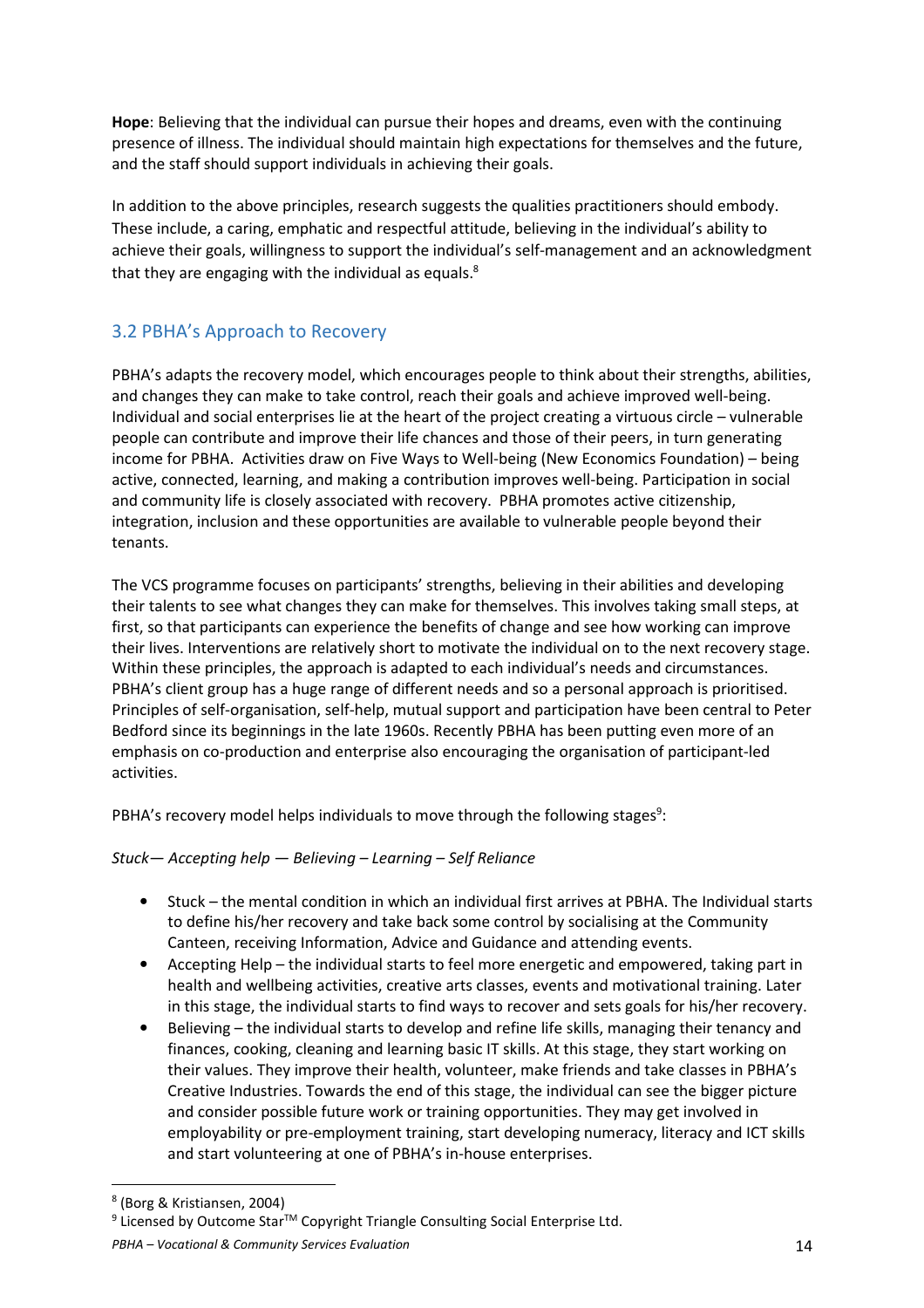- Learning the individual starts gaining specific skills through vocational training, work placements at one of PBHA's enterprises and volunteering. They start looking for employment, attending the Job Search club, learning how to write CVs, develop interview techniques, building their confidence and working on their self-presentation. They continue the work placement or volunteering activities they started in the previous stages.
- Self-reliance they find and sustain employment. They keep in touch with PBHA and receive post-employment support from staff members.

There are clear similarities between the PBHA's path to recovery and 'the Five Stages of Recovery' by Andersen, Caputi & Oades.<sup>10</sup> In the first stage (*Moratorium*), the individual is withdrawn and experiences feelings of hopelessness. Through engaging in recovery activities, the individual starts realising that a fulfilling life is possible (*Awareness*), recognises their strengths, and works on developing skills (*Preparation*). The individual then sets goals and start taking control of their life, actively working towards a positive self-image (*Rebuilding*). The final stage (*Growth*) is characterised by finding meaning in life and developing self-reliance.

# 3.3 Comparison with best practice elsewhere

**Providence Row** is a homelessness charity in East London that focuses on helping people develop skills and confidence. They provide trainee schemes, language classes, assistance with finding employment and support for people with mental health and substance misuse issues. In the past year, the housing association supported 372 people through their advice and support team, 178 people participated in their Learning Programme and trainee schemes. They recently formed a partnership with Royal London Hospital to offer proactive support to patients who are leaving the hospital, and provided 26 people with finding accommodation and services. They have an extensive music program, some of which is peer-managed. The music programme organises 'Streetwise Opera' sessions that encourage people to improve their confidence through acting and singing to the wider public. As part of their engagement with the wider public, they work with 200 employee volunteers from local businesses who participate in a range of activities, in addition to delivering some of the services, such as teaching courses and helping serve lunch. Feedback from service users was extremely positive, and the charity has taken positive steps to integrate clients with the wider community.

**St Martins of Tours Housing Association** – Based in North London, St Martins of Tours provides mental healthcare and accommodation to those with complex needs and history of offending. They use the recovery approach, offering classes and recreational activities to help build confidence and practical skills. They work with NHS Trusts to resettle forensic mental health patients in the community and help the trusts and commissioners deliver significant savings. For example, in 2012 St Martins opened an 18-bed unit for men leaving the Three Bridges secure unit. Three bridges costs £3,000 per patient per week, whereas the St Martins unit costs £900 per patient per week. In addition to allowing cost savings, St Martin's has a proven track record in helping vulnerable individuals. Most of the organisation's patients come with 5-10 years in a medium or high security hospital. The average stay at St Martins is two years, and only 10% of the patients return to a hospital after their time with St Martins.

**Aspire Housing -** based mainly in Newcastle-under-Lyme, Aspire Housing is part of the Aspire Group. The Group has three core aims: successful communities, maximising people's potential, and supporting the local economy. In order to complement their housing services with employment and training provision the group acquired a training provider, PM Training, and converted it into a social

 $\overline{a}$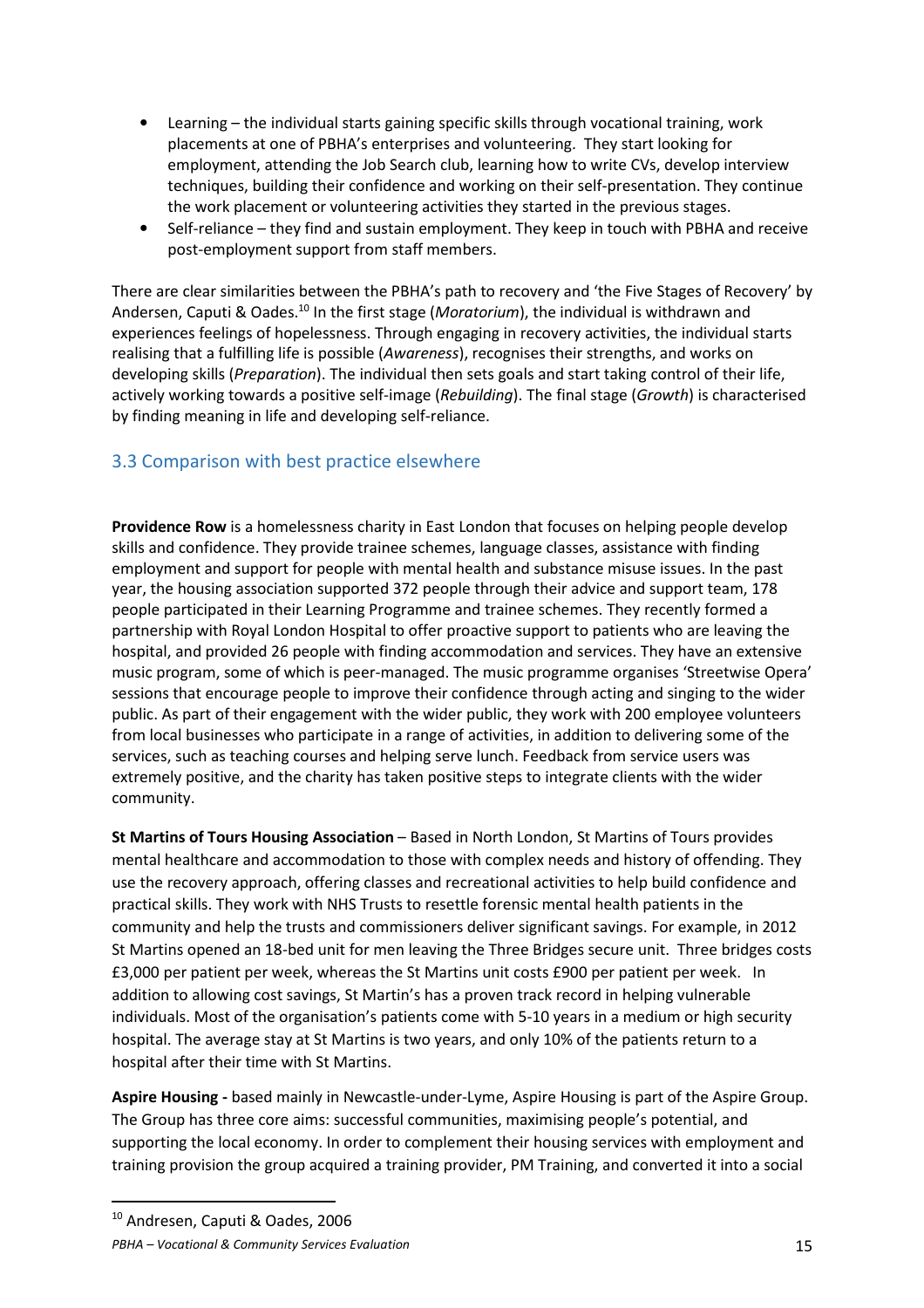enterprise. Through PM Training, Aspire housing estimates it helped 83 clients access jobs, 646 young people access training opportunities, and 882 adults gain apprenticeship opportunities in 2013-2014. They estimate that the social return on investment for PM Training was £3.50 for every £1 spent and credit having a separate enterprise for their successful employment figures. Another interesting practice by Aspire is their 'best in class' exercise, where they compare their performance against similar organisations to determine progress.

**Origin Housing –** based in North London, Origin Housing provides affordable housing, care and support services, and aims to create strong communities. Although they do not focus on supporting a particular vulnerability group, such as youth or people with mental health issues, they have an original and cost-effective volunteering service for their residents and people form the wider community. Origin launched a 'Time bank' volunteering service in 2008. The service allows residents, staff, and external participants to earn time credits in exchange for volunteering services, which can then be used to buy services from other participants. For example, volunteers can exchange language courses with basic IT training. This way, Time bank ensures a mutually beneficial service where an individual can experience the benefits of both receiving and providing a service. Origin estimates 120 people involved in the programme learned practical skills that helped them access employment. In addition, Time bank seems to have benefited the community greatly, having established a community garden, a yoga group and a mosaic project.

The housing providers we looked at find that they are most successful at building soft skills, such as confidence building and motivating people, rather than providing more 'mainstream' and formal training that help people access employment. PBHA's focus on providing practical training and work placements, especially now that they have the Working Futures programme, seem to put them ahead of many other housing associations in terms of ambition & vision.

Some housing associations are creating social enterprises in order to reorganise their business and provide specially designated services, such as employment and training services. Other examples include community gardening, refurbishments, furniture repairs, and these are often explicitly linked to their efforts to create work opportunities for their tenants. Those who have gone down this route describe it as an effective way to focus their efforts (and funding) to address unemployment. For many, this is a new approach but PBHA have been operating well-established enterprises for some time. In this way, Peter Bedford seems to be ahead of the curve in this trend. Programmes such as Supporting Makers, Plot to Plate and Outpost indicate that PBHA is innovative and multi-focal, creating opportunities for income generation and professional training. The report will provide a more detailed analysis of how these programmes support PBHA's aims. However, for the purposes of this section, it should be noted that the organisation might wish to consider further developing its enterprises so that more in-house employment opportunities could be made available to clients.

Lastly, in the current environment where public funding opportunities for housing associations are decreasing, services such as 'Time bank' seem to be increasingly considered by other organisations. It helps people who are traditionally on the receiving end of services break out of that role and participate in the delivery of services. It is also beneficial for the wider community for creating a more inclusive environment and helping make savings. This may be another area PBHA might want to consider developing.

## 3.4 Has PBHA fulfilled key principles of recovery?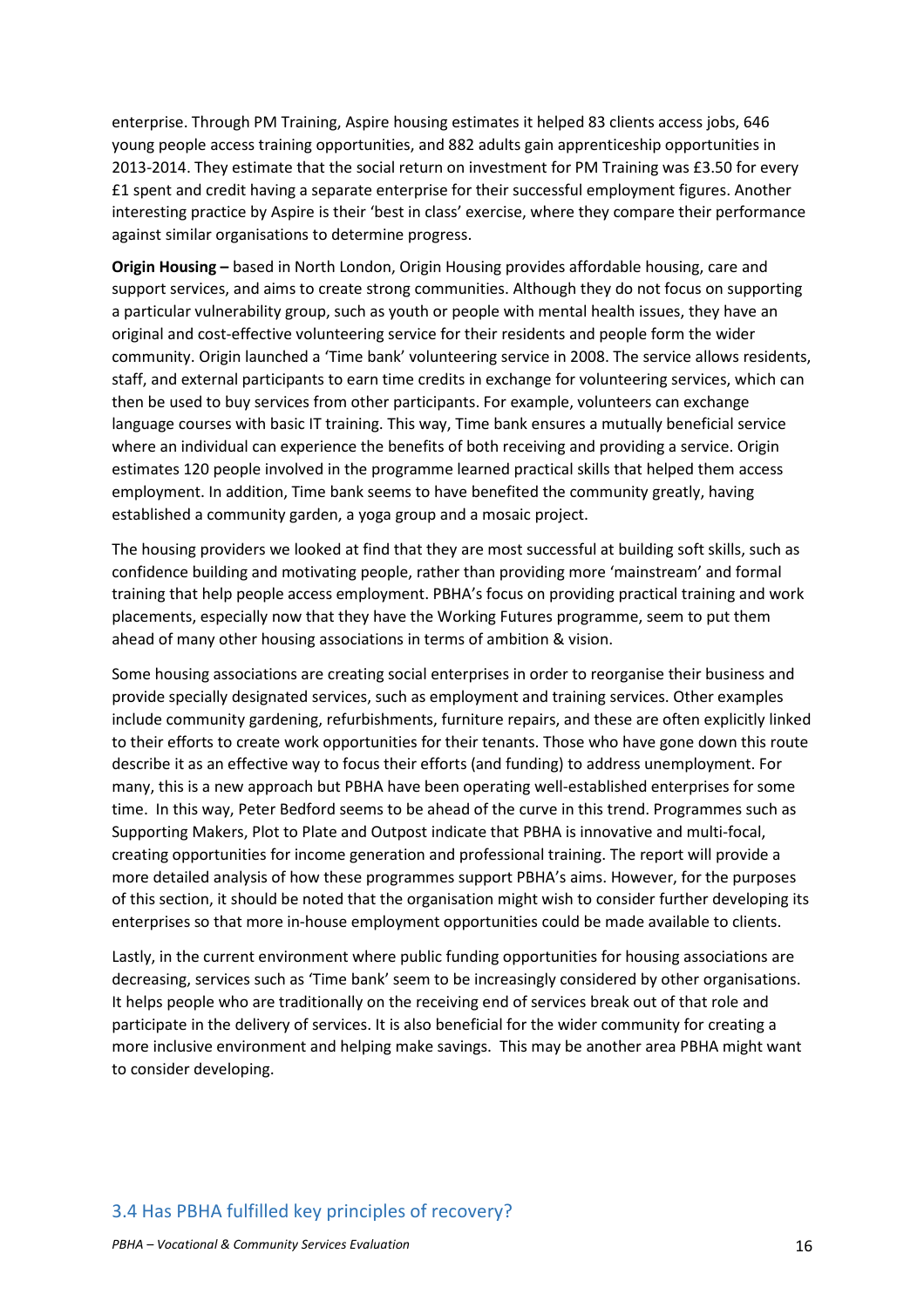## **A) Opportunities for service users to get involved in the organisation**

PBHA has been trying to give service users more influence over how the organisation is run, increasing co-production and tenant participation in managing activities. The organisation is formalising the ways in which clients give feedback and make decisions. In addition, participants are increasingly encouraged to help deliver services. This approach seems to be forming a culture where participants feel empowered to voice their opinions, make demands and contribute to the developing organisation.

Moreover, the approach PBHA is taking both through to local growing and sourcing of produce for its cafes, and the links being made between crafts and workshop activity and the supply of goods to the Outpost shop it has set up offer significantly better opportunities for tenants to both get real world experience of a range of roles (making crafts and woodwork for sale; exhibiting art; learning and practicing customer service) that also offer them revolutionised ways that service users can get involved in PBHA. They can help grow food that others will help prepare for selling and eating at the café; they can make wooden stools and breadboards that will be sold at Outpost. In fact, service users were even involved in the fit out of Outpost under the supervision of their tutors. Service users are utilising their talents to support PBHA become more sustainable whilst at the same time improving their skills and taking new steps on their road to recovery.

## **Tenants and Participants Forum**

After clients expressed interest in having greater influence in how PBHA works, the organisation helped set up a tenant's forum in July 2013. The forum meets monthly with an average attendance of about 10 tenants per meeting and PBHA tries to respond to issues raised. For example, upon receiving feedback from tenants that they no longer needed communal phones, PBHA removed all payphones. Further, when tenants voiced that communal lights do not need to be on 24/7, PBHA altered the timer switches. Both decisions will generate savings for the organisation in the long term.

In September 2014, tenants and participants were invited to submit their ideas for how they could get involved with planning and running VCS activities. In addition, the forum set up a 'buddy' system and agreed that the buddy role would involve "Welcoming new tenants; Offering to take to forum or introduce at places like Isledon canteen; and attending tenant induction sessions." However, even though the management team advertised the programme in an article and advert in The Rising Star, only one person volunteered for the position.

Nevertheless, it is clear that PBHA works hard at offering a range of opportunities for tenants and participants to be involved. Focus groups were run in 2015 to engage tenants and participants in PBHA's 5-year strategy; Rising Star (newsletter) is largely written and edited by tenants; tenants are involved in planning and organising a range of activities and events – the Over 50s urban vegetable growing project, Pride 2015, and the annual seaside trip. Tenants have also requested to be involved in staff recruitment again and a tenant recruitment panel is being reintroduced.

### **Delivering Courses and Activities**

There are clear indications that tenants and participants are taking a greater role in developing and delivering creative activities, training and curating exhibitions. Staff members commented that participants are now asking more questions and being more pro-active in running activities. One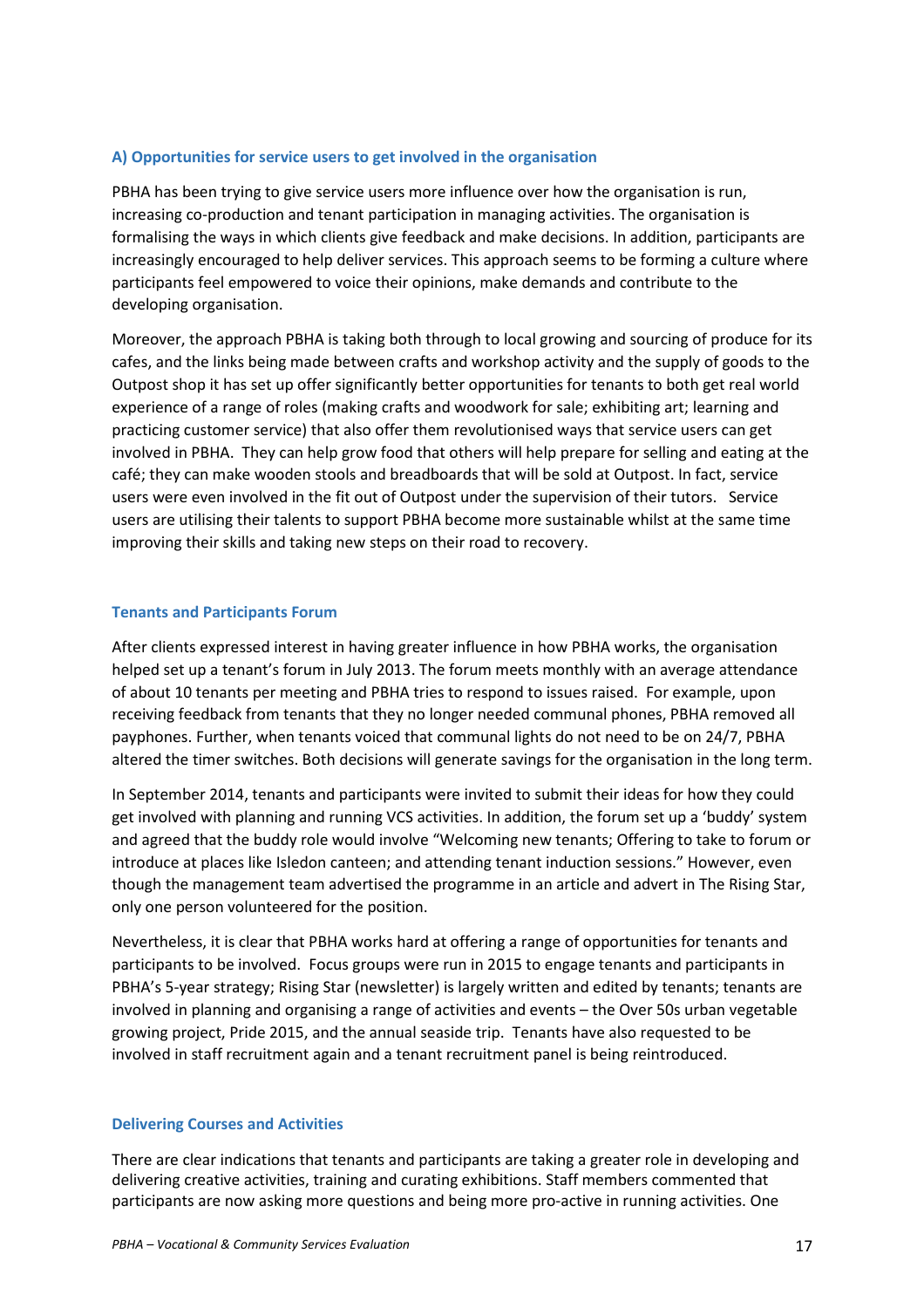such example is of a participant who, after completing some courses, became the class assistant for a VCS IT course. The same participant also volunteered at the PBHA reception as a trainee administrator. Another client who has a Master's Degree in Fine Art helped lead a Creative Crafts workshop where she encouraged students to bring photos and special objects to trace the objects' origins and recreate it using different materials, colours and media. This exercise was intended to help participants share and develop new perspectives on their life experiences. The same client also helped design and deliver a quilt-making project for public display.

Service users are also involved in facilitating a range of workshops at Outpost including a poetry workshop. In the 2015 VCS tenants' survey, 40 tenants said they were willing to share skills and interests with their peers.

### **Using PBHA Facilities for Client Empowerment**

There is evidence to suggest that the organisation is taking full advantage of its physical assets to empower clients, creating opportunities for them to deliver services. For example, there is a clear change in emphasis from catering for participants to teaching them how to cook in the PBHA cafes. Plot to Plate, a Big Lottery funded, an initiative to improve tenants' physical and mental health through promoting healthier diets and use more local food at PBHA canteens, is another example of how the organisation used its assets to help participants acquire new skills in growing and cooking food. Through this project, 58 individuals have been involved in learning to grow vegetables and 84 in the cooking of local food. Furthermore, the programme recruited 12 gardening volunteers and 10 catering volunteers. The evidence suggests that even tenants who did not take part in the growing were able to benefit from the better quality food and enhanced garden environments resulting from the development of the outdoor spaces.

In addition, the reception areas and even some of the individual departments are utilised to create volunteering opportunities and work placements for participants. In one of the interviews, a staff member describe the volunteers who run the reception as "essential" saying:

*"… They are so important for the running of the organisation. I always tell them the reasons why we are doing it, and the benefits we get out of it. They are not just answering the phone, they do data input, they do work processing, they are involved in the stationary orders, they do the fire alarm testing. They also are greeting the tenants who sometimes come in angry or with whatever demand. So it does take a cool head and good people management skills. They meet with a range of people."* 

Additionally, PBHA's recently refurbished contemporary homeware store 'Outpost' located on the busy Holloway Road, has been very effective in creating employment and training opportunities for PBHA clients. At Outpost participants get volunteering and work placement opportunities, working towards a qualification in retail. In addition, the shop is a not-for-profit business that markets and retails products made by PBHA's Creative Industries, which are made by VCS workshop participants. The shop is helping individuals who participate in joinery, art, design and textiles courses to become designers in their own right and produce high quality products to be sold at a profit. Recently, the VCS programme started a course titled Supporting Makers, where individuals design and produce products specifically to be sold at Outpost. Although the shop is intended to make a profit, participants are making a profit as well. If picked for production, they have to make sure that their work is good enough to be sold. Each participant works on a different product to prevent in-group competitiveness and encourage mutual support. We undertook a focus group with participants from the Supporting Makers course who describe their involvement as follows:

*"You are thinking, is my work good enough to be sold? You doubt yourself and it formalises the atmosphere… When you are producing your work, you think "it's not good enough" then you try to*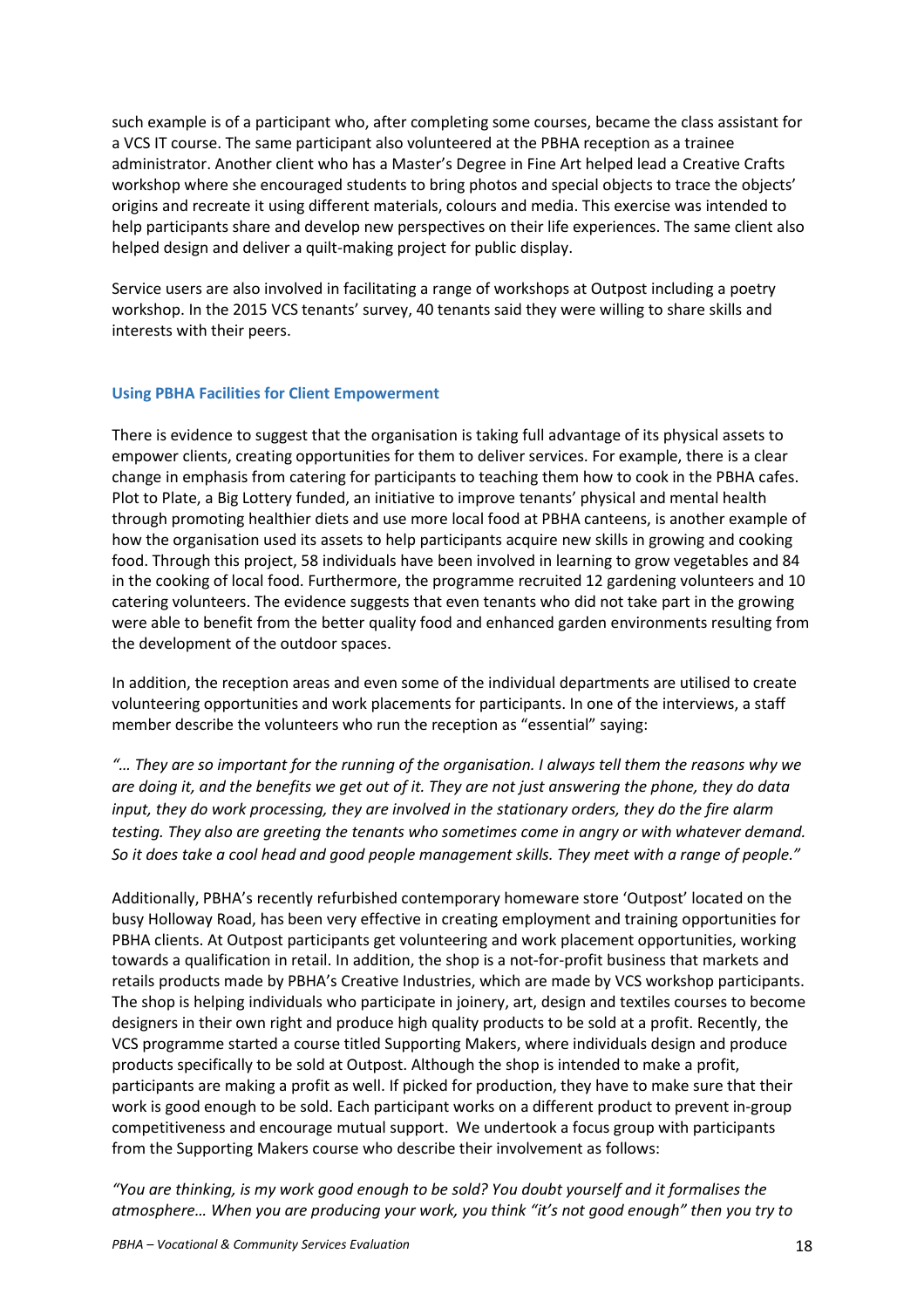*do better. For instance, you learn to keep your hands clean because it is not for you anymore, it is going to be sold to other people… But afterwards, it is really rewarding."* 

*"We help raise money for Peter Bedford, because when we make a product, it goes to the Outpost and when it sells, it brings money to PBHA. You are giving something back."* 

The participants also recounted that a previous Printmaking course made Christmas cards and presented them to a professional buyer. The buyer expressed interest and the class produced 200 Christmas cards to be sold at Outpost, out of which only seven were not sold. These projects provide evidence that PBHA is succeeding in its aim to cultivate independence through the development of both creative production skills and the application of these in a real time retail environment. There is also evidence that they are empowering individuals to have a more profound role in the delivery of services.

#### **Becoming Active Citizens**

There is also evidence to suggest that participants are taking initiative to solve problems and voice their opinions. One of the staff members interviewed recounted a recent event where one of the creative arts classes had problems with a participant using inappropriate language. When some members of the course expressed that the space was becoming less safe for some people, the staff member called a group meeting. She recounted having an honest discussion about how words can have a powerful impact on the space and on the people who hear them, as well as well as the person who utters them. After the conversation, the group decided to define a 'code of respect' – moving away from the idea of a code of conduct towards one that defines how they want to be in the world and create the safest and most supportive training environment for everyone. She quoted one of the group members who said, "*I know I use sexual innuendo, I'm a bit freaked out that I can have such an effect on other people, but I need to take this inwards and say, this is about my development."* The group also expressed interest in establishing a 'code of respect' across all PBHA activities and writing about it in the organisation's newsletter, the Rising Star. They also made a commitment to take responsibility for challenging this type of behaviour when they see it. The staff member said:

 *"They want to extend that behaviour beyond Peter Bedford, so if they meet any Peter Bedford participant on the street, they would extend that exact same courtesy and respect to those people. And they know that their personal lives are their personal lives… but that Peter Bedford, this space has to be kept sacrosanct and safe. That was another really, really powerful example of how they lead what they do here."* 

Another example of participants taking on more initiative came out of the joinery course. This year Outpost demanded more production from the joinery course participants, which meant that they had to work on smaller items for sale and spend less time on building furniture. After two months, participants called a meeting with Outpost and the Creative Industries co-ordinator to express their concern at losing the time to make furniture. Following a discussion, participants suggested working on Outpost products in the morning and personal projects in the afternoon. Some people were more interested in doing personal projects and others said they had no objection to producing solely for the shop. The participants and co-ordinators were able to find a solution that suited each person individually. The solution came into effect immediately, which again shows both the flexibility of VCS programmes, co-ordinators and tutors and the impact resident and participants are having on how things operate.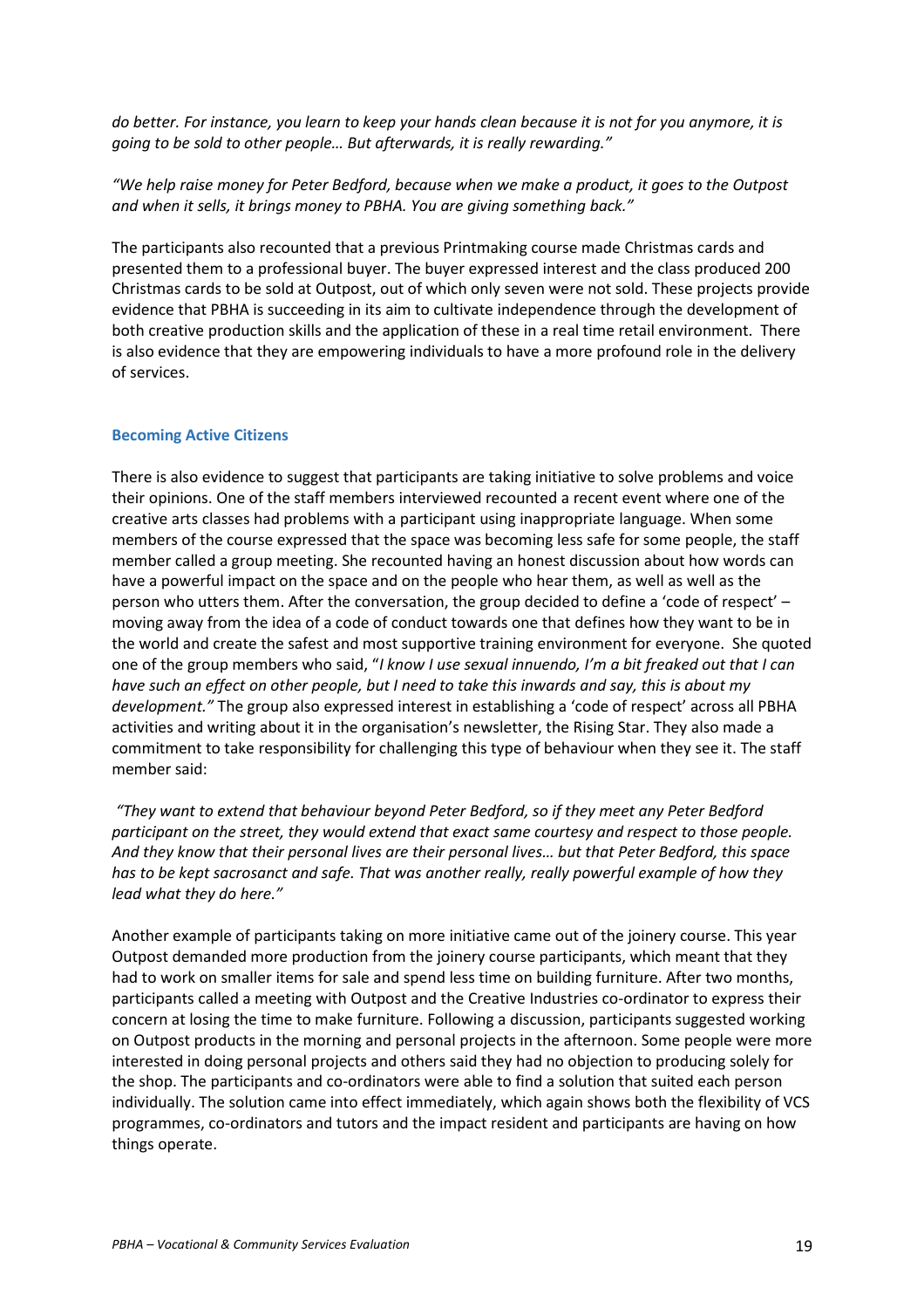#### **B) Opportunities for service users to create their recovery paths**

One of the key determinants of a successful recovery model is a participant's ability to help create a personal journey that fits their individual needs. At PBHA, individuals take an active role in tailoring their path to recovery. Staff members help participants recognise their challenges and talents. In return, participants set short and long-term targets and write up action plans, listing specific activities to undertake with deadlines for each. Through this process, not only do clients have a direct say on their path to recovery, but they are also supported to emerge as 'experts by experience.'

#### **Client-driven Recovery Plans**

It is clear that individuals and staff members work together to create a recovery path. Documentation relating to Information, Advice and Guidance sessions show that those participants that qualify for IAG sessions are encouraged to set personal development goals, decide if they would like to pursue professional qualifications and think about the kind of programme he/she requires. The sessions provide a space where individuals can engage with the menu of opportunities at PBHA and see which activities might be best suited to their goals. In addition, IAG meetings help staff members assess participants' literacy, numeracy and IT skills and assess their need for specific support, such as support with dyslexia. At the end of IAG sessions, individuals write out a step-bystep action plan, complete with deadlines. If they express interest in undertaking a work placement or volunteering opportunity, they are supported in finding one. They then agree on actions and goals specific to these opportunities with the supervisor.

In addition to the above, there is a separate process to track the progress of and allow goal setting for VCS participants. For each course and activity, participants have to create an 'Individual Learning Plan.' In this, they identify what they want to get out of the course, and whether they want to use it to get accredited towards a qualification or for their personal development.

It is clear from the evidence presented that when individuals plan their recovery, they are the primary decision makers. They are encouraged to engage in a thoughtful process, which helps them determine their next steps. However, the VCS approach to gathering evidence is not uniform. It is hard to tell how regularly individuals meet with staff to review their overall progress. It is not clear how individual learning plans feed into action plans, and vice versa. Although each participant designs a learning plan, not everyone goes through an IAG session. Consequently, not everyone has an overarching action plan. This may be appropriate, since not every participant needs an IAG session or a set of comprehensive goals. However, it is not clear if PBHA is working from a clear set of rules to decide who gets to receive an IAG and who does not. Similarly, it is not clear how the organisation captures overarching data on participants who do not receive an IAG but have a learning plan.

This process is much more standardised for the Working Futures Programme participants. Although Working Futures sits under the VCS programme, it has a different funding stream, and its own specific data-capture requirements. Each participant meets with an advisor for an induction meeting where they fill out an enrolment form capturing the participant's background information. In the same meeting participants discuss their short and long-term aims and objectives with the staff member. They are asked to imagine where they would like to see themselves in their working life. They also discuss their support needs and barriers to employment they experienced previously. At the end of this meeting, participants set out an action plan to achieve goals, complete with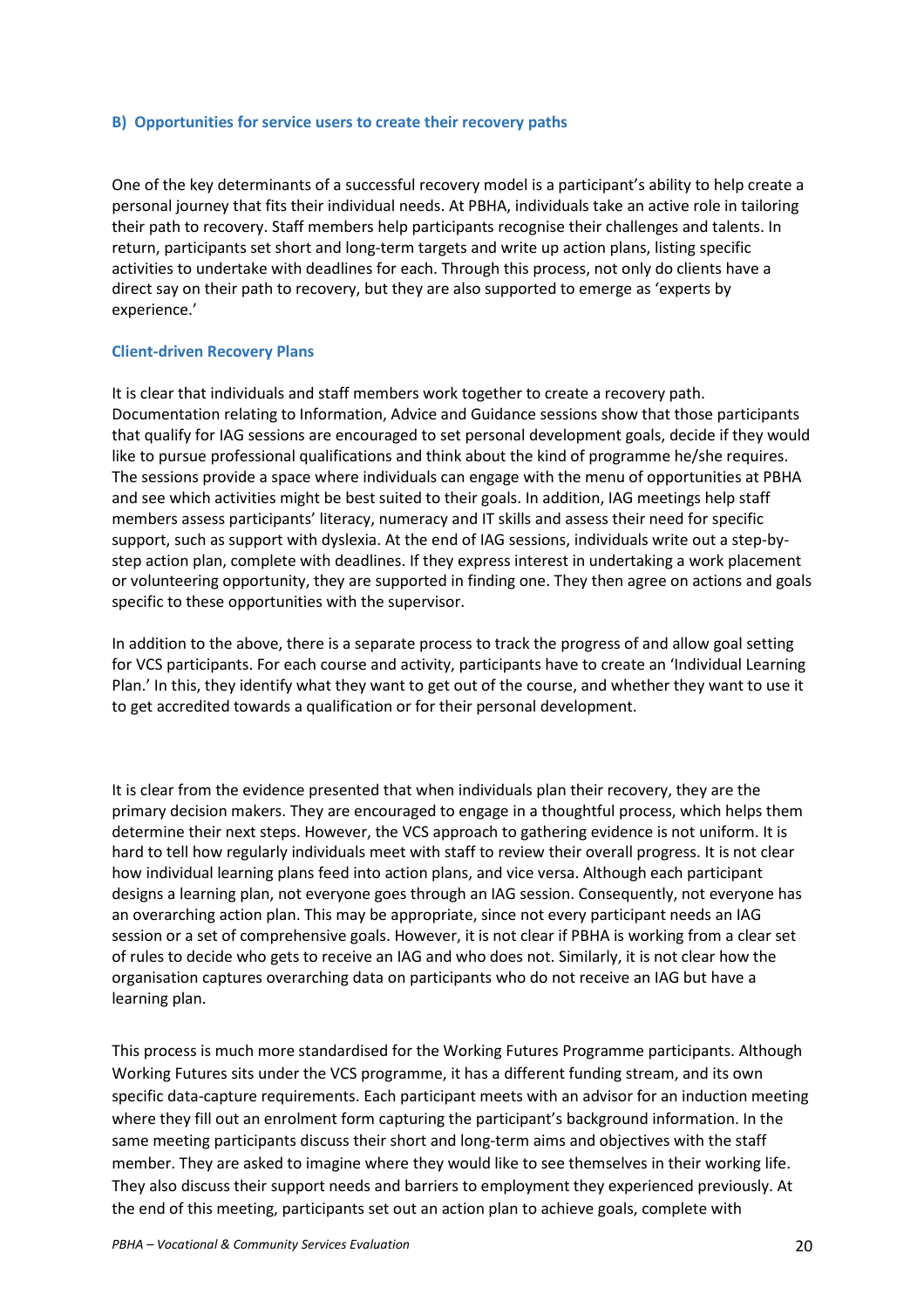deadlines. The examples we reviewed show that participant goals are holistic. They include personal development goals as well as concrete targets to support their journey toward work. For example, one participant notes that in the long term he wants to work as "a freelance photographer with ongoing contracts" and also "become more confident when making decisions." Another client notes that in the future, he would like to open his own restaurant, serving Mediterranean food. The evidence indicates that individuals meet with their advisor at least on a monthly basis, reviewing their progress and agreeing on a new set of actions with new deadlines. These meetings last anywhere between one to three hours, depending on how much support the individual needs. This exercise is renewed when a participant completes a work or volunteering placement. Participants determine what they want to get out of the placement experience by listing aims and objectives specific to the work placement. They agree on a list of tasks and duties with a supervisor. When the placement is complete, the participant provides a summary of their achievements and challenges. This suggests that the programme also provides the participant with an opportunity for selfevaluation.

### **Fostering 'Experts by Experience'**

It is especially clear with 'Change Together' that PBHA is helping clients emerge as 'experts by experience' through co-production. The project allows volunteers to engage in conversations with the general public as experts in mental health. In addition, they help with the administrative aspects of the project and take an active role in organising and training for these events. One of the participants of the programme said of her experience:

*"I think talking about things lifts any shame you feel... I still had a lot of self-inflicted stigma, there was a lot of shame directed towards myself and I felt that I had to hide it from certain people. Since doing this I've really been able to take it on board, not just intellectually that there is nothing shameful about having a mental health problem but also emotionally that it is really okay to speak about it. It's given me the confidence to have my voice heard and to not shy away from disclosing certain things because I am worried about [people's] reactions."* 

#### Another participant said:

*"Your mental health is just as important as your physical health and that's what Change Together has done. It made people aware by giving them a vision from our own lives, how to tackle talking about difficult issues…"* 

This project seems to have complemented PBHA's efforts to emphasize co-production in the delivery of its projects. There are many such examples. As discussed above, it is evident in the way Peter Bedford clients prepare their learning and recovery plans that they are seen as experts by experience. However, many of such examples come in the form of anecdotes or in case studies prepared for grant applications. Although the organisation is clearly taking steps to promote coproduction, it does not collect data reliably on participants who help deliver courses and training. For example, there are many reports of VCS participants who 'peer volunteer' at PBHA facilities, however it is hard to find hard data to support this. Most of the participants who help in the delivery of courses seem to be involved in the Working Futures programme, suggesting that the programme is steering the organisation towards adopting a culture where participants emerge as contributors.

**C) Clients feeling hopeful about overcoming barriers and becoming more independent**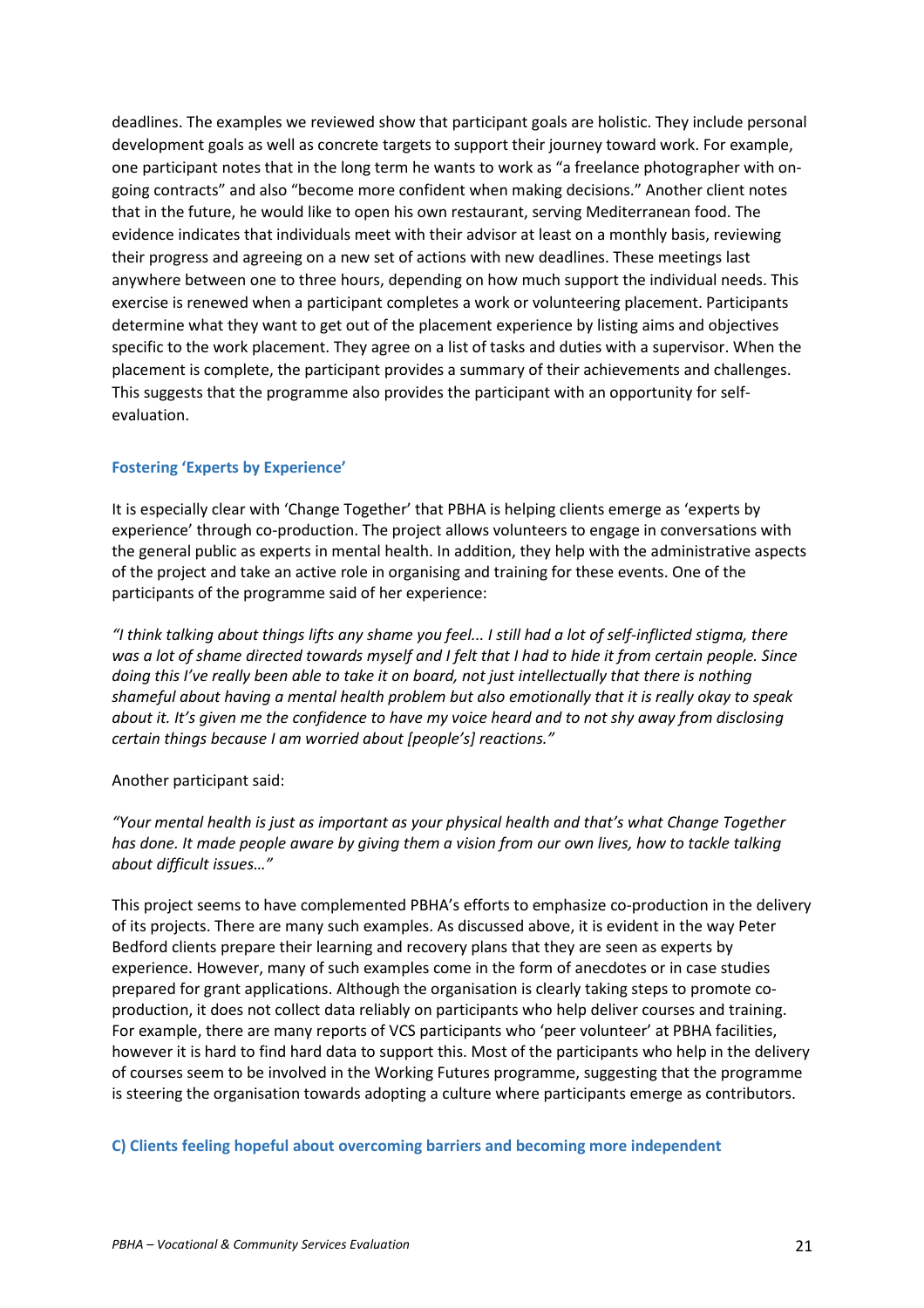A successful recovery path would help participants feel more hopeful about overcoming barriers as they move onto a more independent life. Participant's satisfaction with the support they receive is an important indicator of future wellbeing and ability to sustain a more independent life.

The results from the 2013 Tenant Survey show that a significant majority of respondents feel sufficiently supported towards more independent living at PBHA. In response to the question, "Do PBHA's services help you feel more confident about moving on to more independent living?" 68% of the respondents answered 'yes'. In addition, 78% of the respondents said that PBHA's services are helping them make positive changes in their lives. 55 tenants participated in the survey and it is likely that a high proportion of the respondents were involved in VCS activities, since many of the survey forms were filled out at one of PBHA's offices. Of the 28 tenants who moved onto more independent housing in 2013-2014, 15 were engaged in VCS activities. All 15 tenants who moved out of supported housing received Information, Advice and Guidance from VCS, 5 went into work, 1 achieved an NVQ Level 2 in administration and 1 achieved Preparation for Teaching in the Life Long Learning Sector (PTTLs) qualification. The rest of the tenants took part in a variety of courses, including one long-term placement at Outpost.

However, the overall reliability of these results could be improved by asking tenants to clarify which aspect of PBHA and VCS they participate in specifically. For this survey, only 30% of the supported housing tenants responded to questions. For future surveys, higher response rates would guarantee more reliable insights.

Satisfaction surveys conducted with Working Futures programme participants show all of the participants were 'very satisfied' with the support they received. All survey participants noted that the programme improved their confidence, skills, motivation, and chances of getting a job. Only a few said that the support they received from staff members made a minor difference in their ability to manage their time and responsibilities. However, no negative feedback was received from the survey participants.

It is harder to determine whether non-tenant participants in the VCS programme feel more optimistic about moving onto more independent living. There was no hard-data gathered from this cohort. Conducting surveys with all VCS participants would help determine this. However, participant responses from focus groups and interviews indicate that satisfaction levels with the service are high. Participants expressed that they are making progress and have a positive outlook on life.

## **D) Recovery oriented staff members**

Experts found that for a successful recovery, practitioners who engage with service users must possess high-level relationship skills, which include empathy, caring, acceptance, respect and patience.<sup>11</sup>

## **Staff support for Recovery Plans**

 $\overline{\phantom{0}}$ 

It is evident that participants receive ample staff support to write their learning and action plans and receive individual attention from course tutors.

Course tutors review learning plans to support individuals in achieving their goals and provide feedback. In one of the learning plans reviewed for a joinery course, a participant sets the learning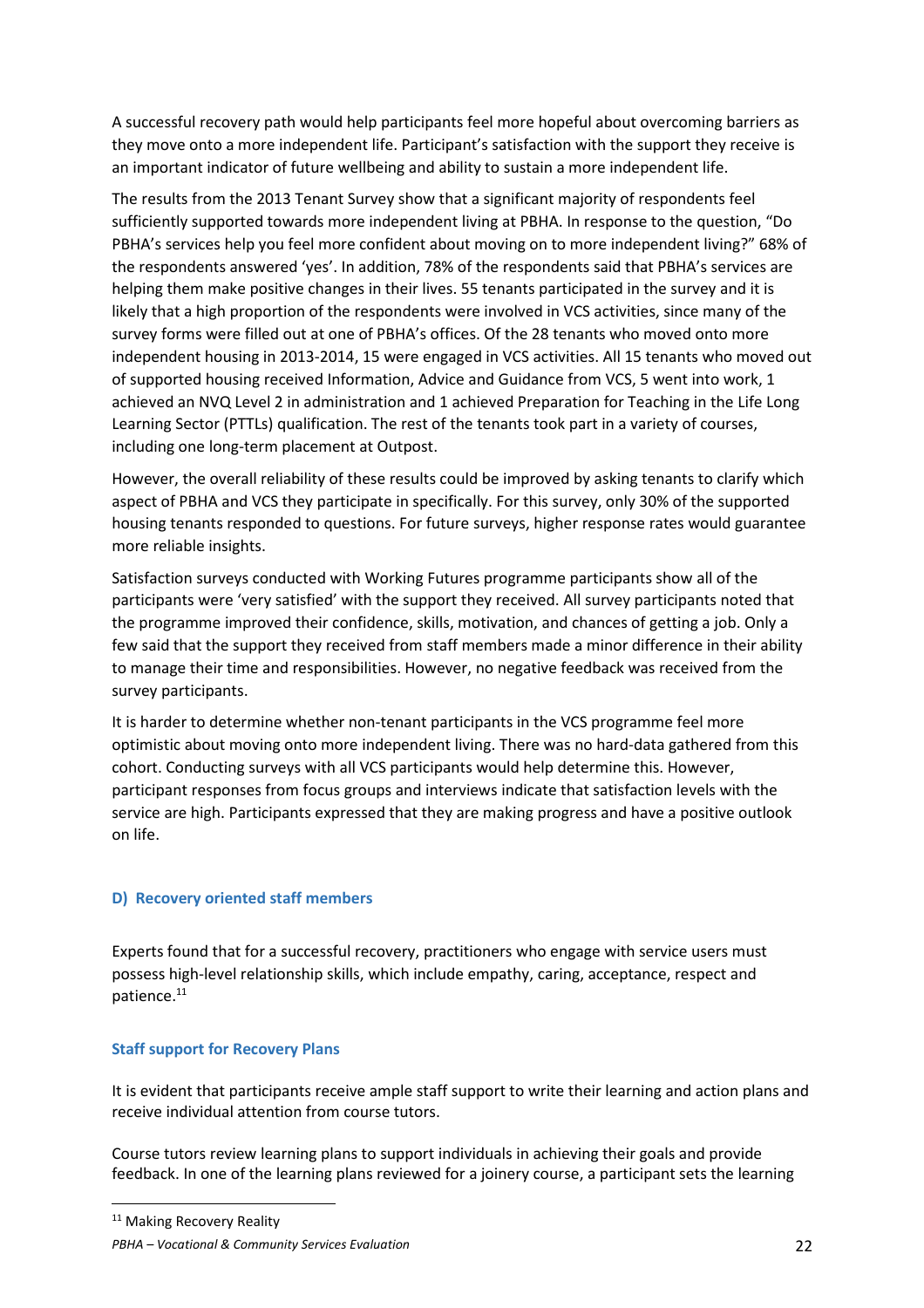goal to "*design, turn a salt & pepper set in softwood, then hardwood*." At the end of the class, the participant evaluates her initial goal, saying "*It took time to complete some of the shapes, but I am happy with my progress*." The tutor also comments on the participant's progress, saying "*Excellent progression. Your work shows consistent development. Although this could not be completed due to limited facilities, you designed the set and turned the shapes required, taking time to [make your designs come to life]."* The evidence shows that not only are individuals given the opportunity to identify goals, but also that tutors give individual attention to each participant. The feedback provided by tutors seem to be encouraging and insightful, even when it contains criticism.

In another participant's learning plan for a Functional English class, the tutor writes, *"[participant] enjoys homework. Keep it up as your writing and spelling is getting better*." After which the participant is given another chance to revise her goals and set new ones. She comments that she needs to make more time to read, use punctuation correctly and write more messages. At the end of the report, we see that the individual progressed onto a higher-level Functional English course.

Evidence suggest that staff members approach goals with equal enthusiasm, helping individuals identify specific actions that would get them closer to their goals, regardless of how modest or ambitious they may be.

### **Participant Feedback on Staff from Focus Groups**

Focus groups showed that service users valued staff members. The general opinion was that staff are very helpful. 'Patient', 'nice' and 'knowledgeable' were the most frequently used words to describe staff members. The following quotes illustrate participants' thoughts about staff:

*"I think PBHA is the best, the courses and the advice they give tells me that they care [about my future]. Here the lessons are tailored to your needs."* 

*"I would recommend it because I think it's the best agency available. The service at PBHA is far superior to the service Job Centre gives, it's just much better here. The staff makes it better, you don't feel that there is someone hovering over your shoulder, watching every single thing you do."* 

*"The staff are very well informed and they help you make up your mind. Then it is up to you if you want to launch forward…"* 

*"I can say that when I was taking the computer course, the tutor was very patient, and took the time to correct our mistakes. The tutors are really good."* 

*"The staff are very caring and friendly."* 

*"They are always positive towards you."* 

*"Everyone is helpful and approachable. It helps you come to the class every week because you know the people will be nice. There are a lot of people who won't come if tutors are not approachable."* 

The overwhelmingly positive feedback regarding staff members is not surprising. Staff members also seem well supported by the organisation and have access to a variety of training opportunities. In the last year, 21 staff members attended different training courses on subjects ranging from computer skills to first aid at work. Specific to engaging with volunteers, the staff was trained on management skills, benefits training sanctions, and volunteer management. In addition, 3 members of the VCS team (Team Leader and two coordinators) undertook management training with Catalyst Housing, which involved management training at Level 3 plus 3 sessions of individual coaching. In addition, the Head of Vocational & Community Services (VCS) department reported undertaking a six-session programme with Sitra Housing titled, "Action Learning Sets for Senior Managers" and attending "Leadership Coaching" courses with Catalyst Training.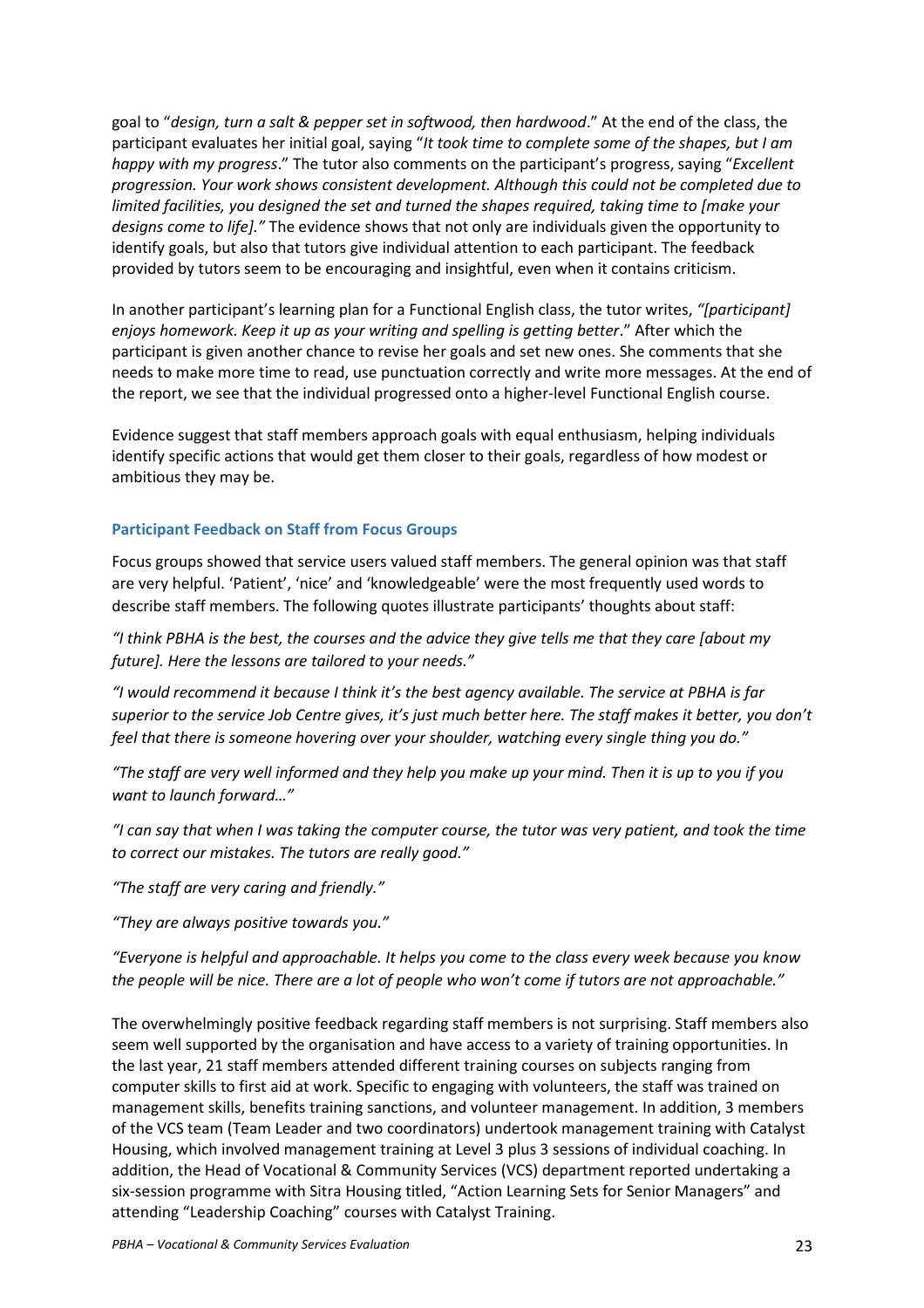However, there was a small minority of participants who expressed that at times staff members make them feel 'small' or appear not to have time for them. Other participants who generally seemed satisfied with the staff also agreed that some were 'always busy'. Interviews with staff members and a review of clients who received action plans indicate that the organisation would benefit from more staff resources. For example, there is only one staff member who conducts Information, Advice and Guidance and induction meetings with participants. It is not clear why this specific staff member was chosen to handle the bulk of these activities.

The 'Making Recovery a Reality' report suggests that creating a set of desirable qualities for staff members may be helpful in improving staff aptitudes. PBHA could undertake such an exercise with participants and staff members. The agreed qualities could then be used to help motivate staff. They could also be discussed with staff members during their performance reviews. At a minimum, it would be helpful to provide staff with a clear list of prerequisites for practitioners of a successful recovery path. Additionally, staff could be further encouraged to get involved with IMROC's activities, which has become a leading source of support for mental health service provider organisations wishing to progress towards more recovery orientated services. Membership offers providers and their partners the opportunity to come together as part of a 'learning set network' – 4 1 day workshops over 12 months with 6 to 8 other organisations.

## **E) Possibilities for engagement in 'mainstream' activities for the users**

Participation in social and community life is closely associated with recovery. According to latest evidence<sup>12</sup>, making connections with people at work, school and in one's local community promotes wellbeing and improves mental health. One of PBHA's aims for the future is to increase links with the wider community, involving more local people and encouraging volunteering. This would help tenants and participants integrate into wider society and would create benefits for the community as a whole.

VCS activities give participants opportunities to interact with the wider community. At Outpost participants regularly engage with customers. There is a community hub within the shop's premises that is open to the public. The shop sells products participants create in the workshops, giving a chance for the wider public to engage with the talents and creativity of PBHA residents. The shop also has a changing programme of exhibitions. Many of the exhibitions show work created by tenants and participants. The first floor of PBHA's new facilities will include a space for a large café, which will create a further opportunity for the wider community to engage with VCS participants.

Another way in which service users engage with mainstream society is through VCS courses, which allows for more in-depth exchanges and brings external funding to PBHA. Recently one of the joinery courses was marketed to a wider public audience and it sold out. PBHA could build on this success and publicise VCS courses to the wider community more intensely. This would also support the sustainability of services.

In addition, VCS events help increase social contact with the outside world and create a sense of community. PBHA celebrates PRIDE, Black History month, and World Mental Health Day by organising related events. All events are participant-led. Upon request from tenants, International Men's and Women's Day were also celebrated in the past few years. These events also help PBHA address its aim to challenge discrimination and stigma against people with mental health issues.

Recently PBHA included 'challenging stigma and isolation experienced by vulnerable adults' to its strategic aims. The events and actions taken above help contribute towards this goal. The Change

 $\overline{\phantom{0}}$ 

*PBHA – Vocational & Community Services Evaluation* 24 <sup>12</sup> Centre For Wellbeing, NEF Five Ways to Wellbeing, 2008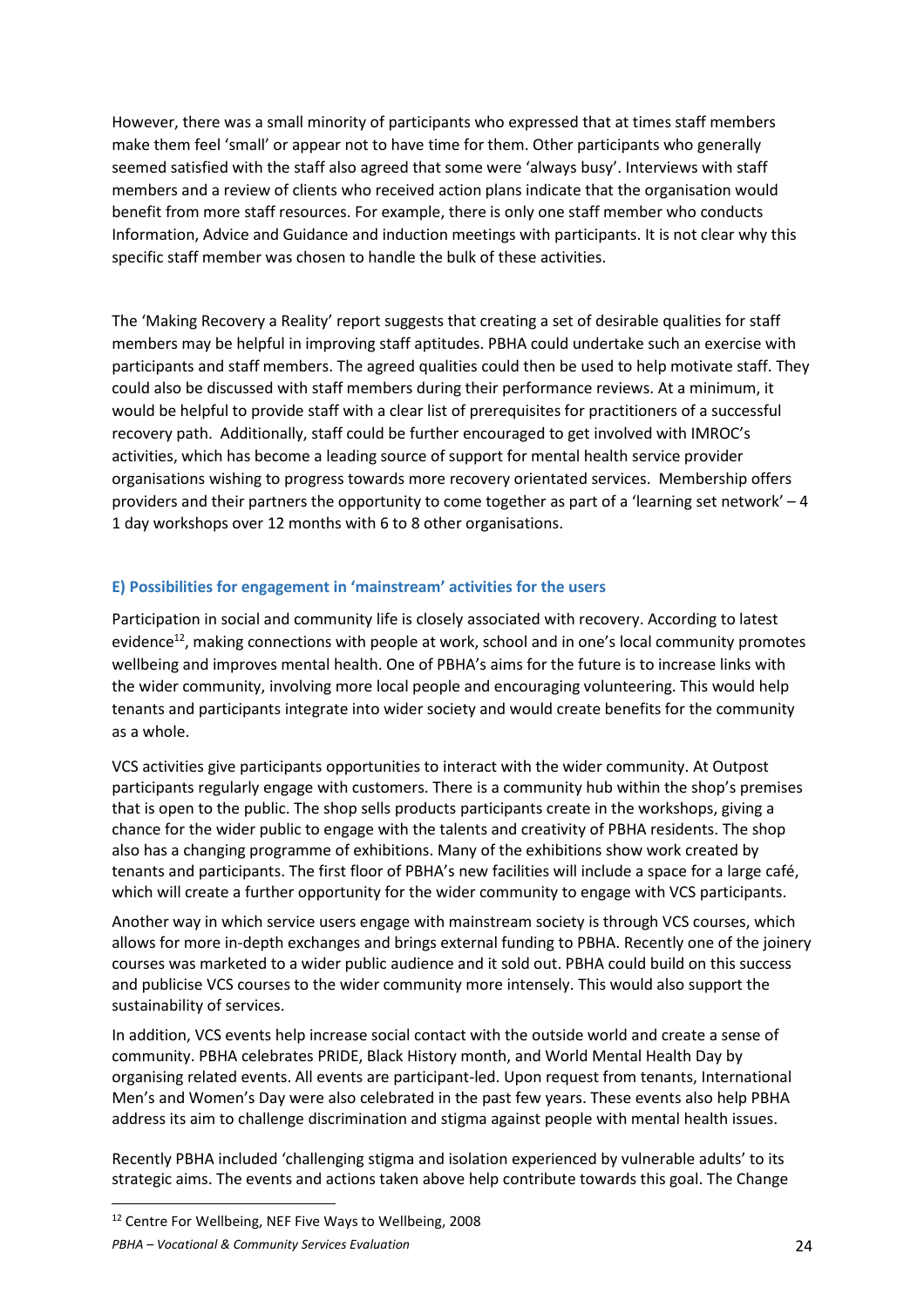Together programme, which recruited 19 volunteers and engaged 928 members of the public in meaningful conversations about attitudes towards people with mental health problems, shows PBHA is making progress towards this goal. An audience survey with members of the wider public who took part in conversations indicated that it also helped change attitudes. Half of the survey participants responded saying Change Together participants were very or fairly effective in raising awareness, particularly with regards to showing how stigma affects people with mental health problems. 37% of the respondents said the conversations made them more likely to challenge if they witnessed someone with mental health problems being badly treated. When asked what they liked about the conversations they had with Change Together volunteers, survey responders said the following:

*"Having someone talk very openly to us"* 

*"I wasn't expecting to talk about mental health this evening. However I found it refreshing to talk about something we don't normally talk about"* 

*"[That it is a] community-based activity to educate people on how to address a condition that affects us all"* 

*"I liked the openness about this difficult subject"*

*"Raising awareness and acceptance that [mental health problems] can happen to anyone at any time for any reason, we all individuals."* 

*"Chatting to people openly about their mental health and how they coped with difficult times."* 

Finally, the PBHA canteens contribute towards creating a sense of community where participants who are enrolled in courses can have a free, healthy lunch cooked by their peers. The canteen and sharing meals together encourage people to socialise and help create an inclusive environment.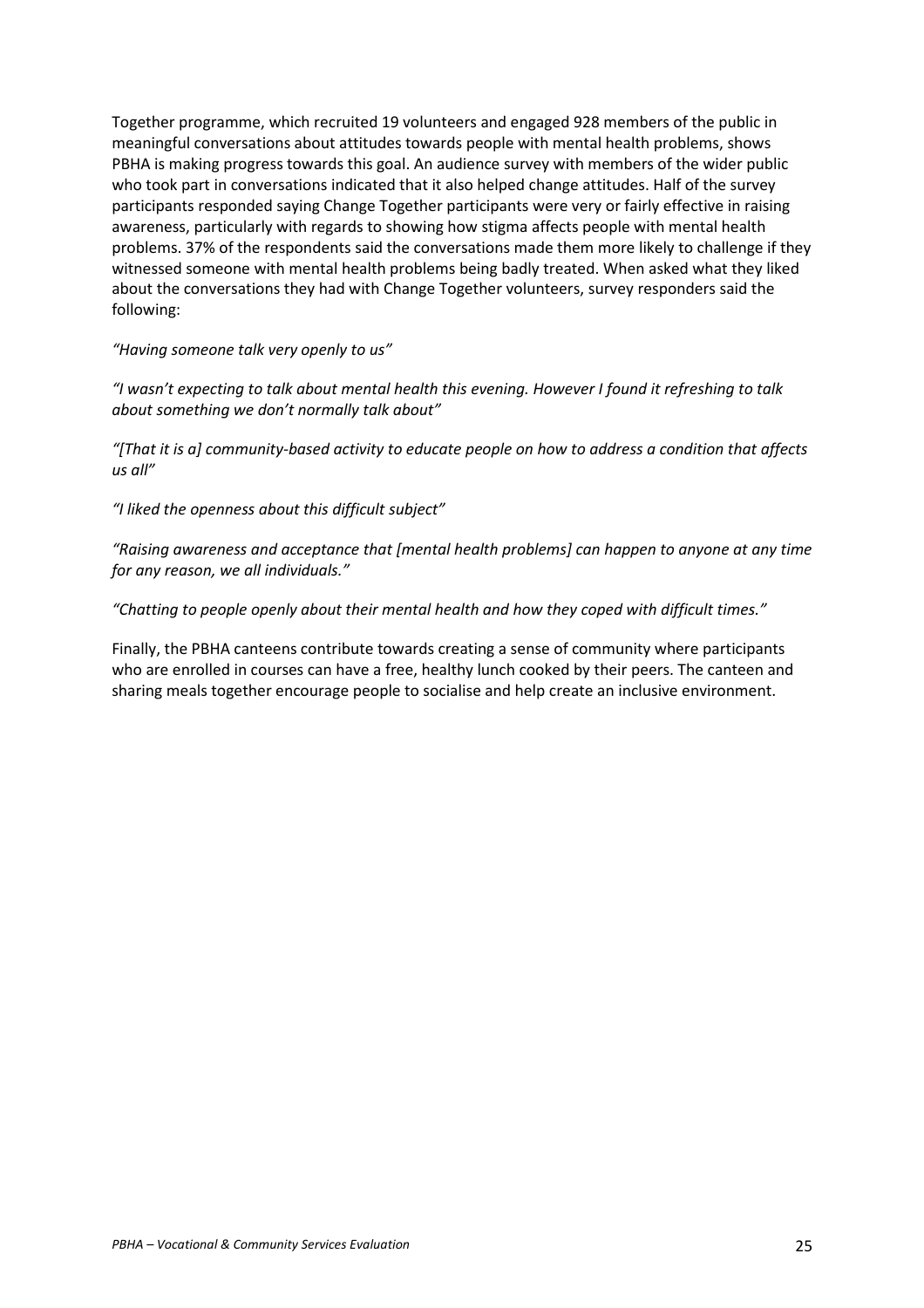# Part four: Value of the work to service users and the wider community

## **4.1 Service users themselves describe the changes PBHA made in their confidence and attitudes toward work and training:**

Leetee and Deegan say the most powerful evidence for recovery lies in the narrative accounts of individuals, therefore individuals' accounts of feeling better about their progress and more socially included should complement objective evidence. PBHA are committed to hearing the evidence from individuals. They trained and supported 20 paid service user auditors to evaluate services as part of a user focussed monitoring project. During focus groups for this current evaluation, service users themselves described changes made in their attitudes towards work, training and life by taking part in VCS activities as such:

*"Since I started coming to PBHA my social skills have improved and I gained more confidence in myself. As a result now I am doing voluntary work Tuesdays and Thursday, so I think coming here has definitely been beneficial."* 

*"Coming here made me come out of my house, because I was indoors all the time before."* 

 *"I have a bit more confidence in myself because I am used to putting myself down saying, 'I can't do this, I can't do that'. I feel like I don't do that as much anymore. I am challenging myself."* 

*"I find coming here relieves stress as well."* 

*"Peter Bedford does build your confidence up because you learn how to do things differently here."* 

*"I believe when you've been out of work for a long time, you become scared of the unknown and you become static, but with these initiatives you can build things and see what you've done and it improves your self-confidence."* 

When asked whether they would recommend PBHA to others, focus groups participants said the following:

*"I actually recommended PBHA to my friends already, because I feel that I am achieving things here and meeting people I get along with... The time I spend here is worthwhile."* 

*"I would tell [people] to find out about [PBHA] because they would enjoy contributing towards something and giving something back [to society]. I like making new stuff for the shop. I like showing that I have a skill and that I can provide towards something. It is nice to use my initiative to design my own product. I think it is surprising to see what you can actually do when you put your mind to it"* 

## **4.2. Research on value of outcomes (e.g. with reference to social impact of housing providers, SROI)**

In 2014, the University of Bristol and the Hackney Social Care Forum wrote a social investment report on PBHA. The study determined that the organisation has a SROI ratio of £4.06 for every £1 invested in services. PBHA's ability to reduce social isolation, promote social cohesion and selfconfidence were important factors in the SROI calculations. These were measured by looking at the benefits created through taking people off benefits, people accessing employment and educational opportunities, and costs savings associated with reduced mental health interventions. The ratio of £4.06 for each £1 pound is a strong social return on investment. This ratio reflects the overall contribution of PBHA, so results cannot solely be attributed to VCS activities. However, considering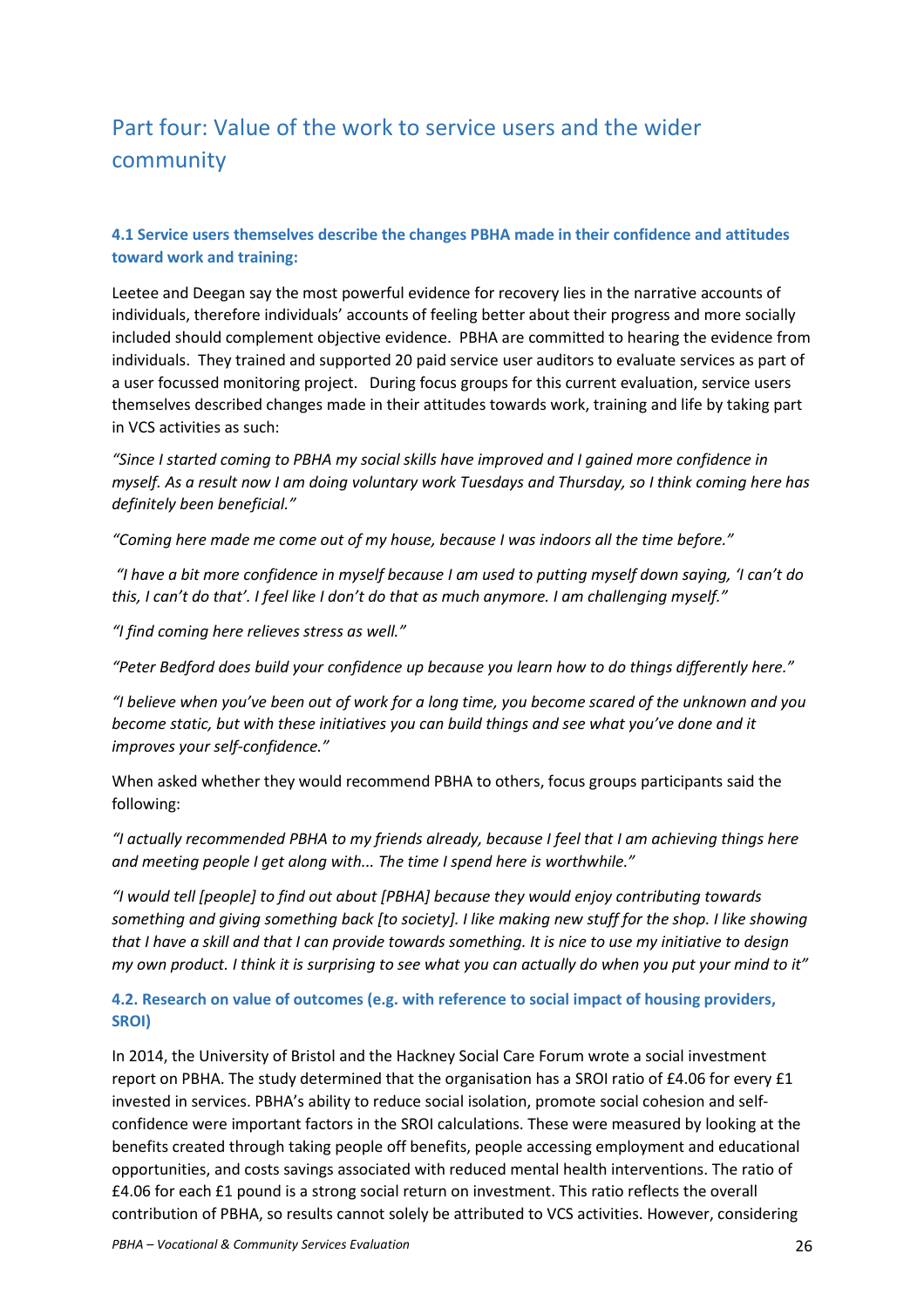the majority of the activities that enhance social cohesion, improve confidence and employability and reduce social isolation are provided through the VCS programme, it is fair to say that VCS programme is significant contributor to a strong SROI.

In addition HACT's 'Measure the Social Impact for Community Investment: A Guide to using the Wellbeing Valuation Approach' estimates wellbeing values for community investment activities. For example, the benefit of securing employment for a 25-64 year old individual is £ 11,588, the benefit of receiving vocational training is £1,124 and regular attendance at a voluntary or local organisation is £1,773. Having high levels of confidence as an adult is valued at £13,080. These figures are based on national averages and might vary according to an organisation's location. Although not bespoke to PBHA, these figures give an indication of the wider benefits PBHA creates through helping individuals access employment, training and community activity.

PBHA take value for money seriously and state it is at the forefront of their work. A VFM statement appears in the annual report together with practices and priorities that ensure this is happening. They also took part in a VFM benchmarking group in 2014/15.

## **4.3 Working with Partner Organisations**

From the evidence provided in the partner survey, working relationships appeared largely positive. Over half (52%) of respondents described PBHA as '*Better than most organisations we work with.'* A further 38% described PBHA as equal to other organisations that they have worked with. Partners were aware of the organisation's specialism of supported housing, with a third recognising a focus on mental health and just under a third recognising the emphasis on employability advice. Comments praise the equal treatment of partner organisations, even when there is a significant difference in size. Partners report a professional manner across the organisation, with staff quick to respond to queries. The staff appear to be committed individuals who know a lot, and care a lot, about what they are doing.

However, there is a criticism that the communication can, at times be difficult, with different members of staff frequently contacting partners with 'crossed purposes about the same issues.' A suggestion from partners is to put in place greater individual ownership of particular tasks and areas.

Partners recognise the quality of PBHA's work with vulnerable and excluded people. No respondents felt that the work was below average; 50% of respondents rated their work '*Better than Average'* or '*Excellent.'* 

There were areas in which partners felt that there could be improvement in the working relationship, and in the project as a whole. For PBHA, the issues in communication are recurring but, as a part of this improvement, more information about initiatives and outcomes for clients would be useful to partners. For the partnership as a whole, the survey results called for greater specialism, potentially down to just mental health and diverse communities. Alternatively, there was the suggestion that the partnership could improve through 'transformational leadership' to 'bring partners on board' to include them in decisions and to make them feel valued.

There is a sense across the responses that all partners need to be more proactive in establishing clear roles, and will, therefore, avoid any overlap. Similarly, any similar roles or tasks could be improved by sharing good practice throughout the partnership. The suggestion of regular networking opportunities within the partnership would broaden the platform on which ideas and practice could be shared, as well as strengthening relationships.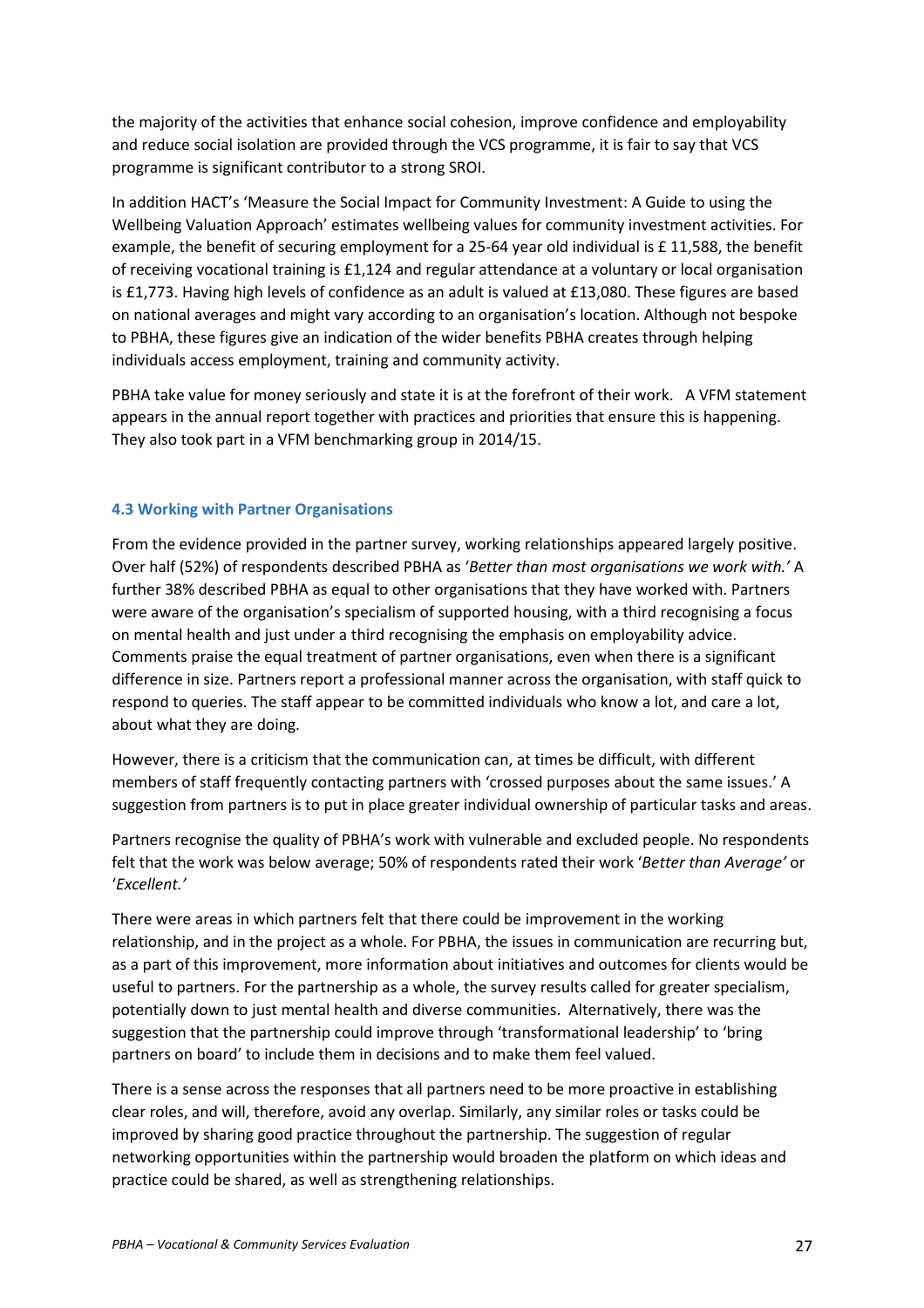With a view to a long-term relationship, two-thirds of respondents said that they were interested in making referrals, or cross-referrals, to PBHA services. Support and training in basic skills and employability were the area of most interest to referrers. Respondents also showed interest in referrals to supported housing, enterprises, creative industries, and volunteer opportunities.

Two thirds of respondents also see other opportunities to work in partnership with PBHA, specifically in employability services and in creative industries.

## **4.5 Peer Support Networks**

Creating opportunities for participants to support each other is another priority for PBHA. When asked whether they receive help from other participants and feel PBHA generates a mutually supportive environment, focus group participants said the following:

*I can tell something about Maria. We were on another course, I was scared of the sewing machine, I couldn't manage it and Maria helped me. She helped me relax and showed me how to get the footwork right.*

*We feel welcome, accepted and everyone's is approachable. We also show each other what we are doing, and help people who need assistance.* 

*We are a lovely crowd, we meet together and keep each other company, do what we can do, build up each other's confidence*

*"I was talking to a tenant this morning about his neighbour who died recently. They were in an out of each other's houses constantly. I think there is a lot of that that goes on informally."*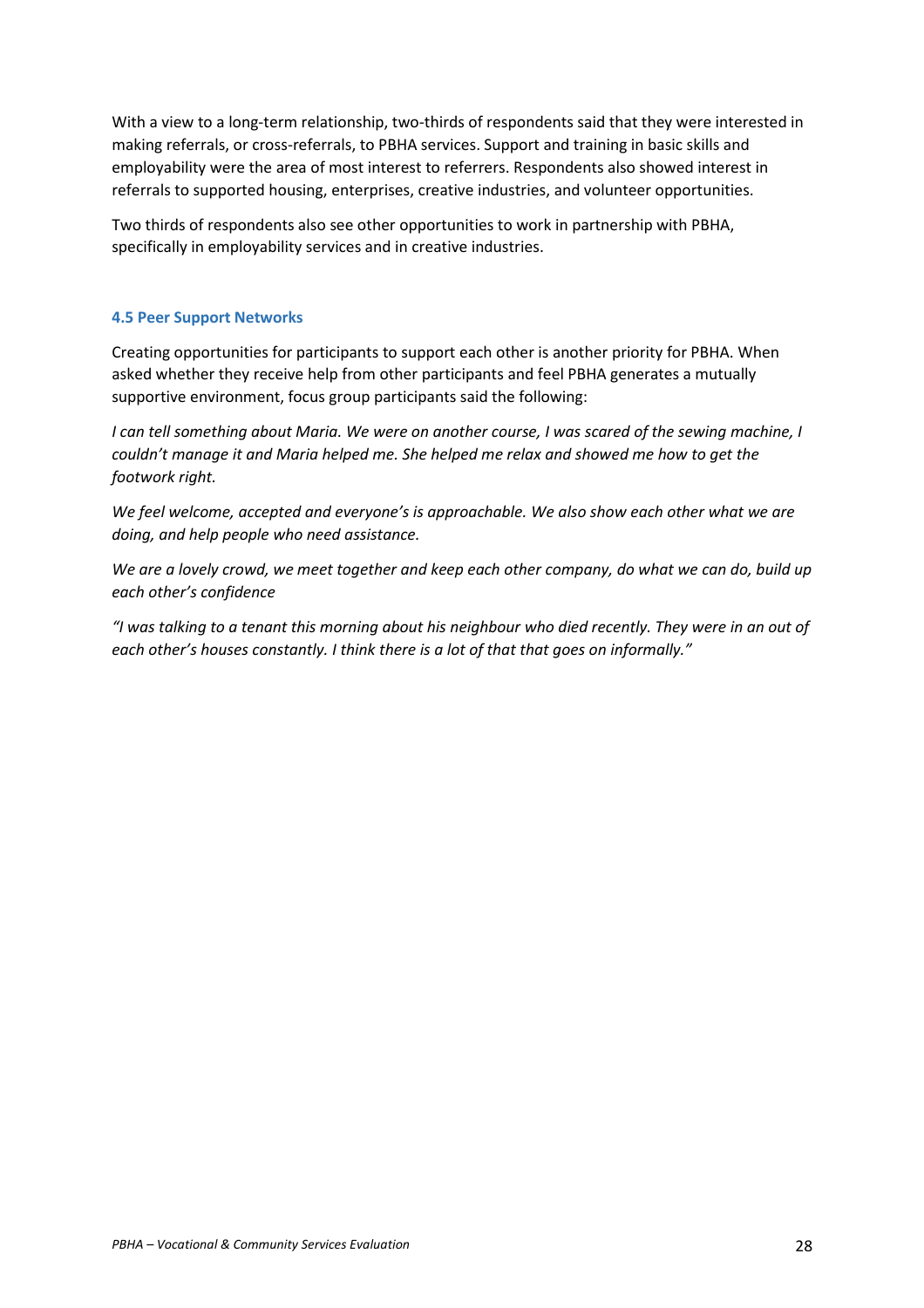# Part five: Monitoring and evaluation

## **5.1 How well do current systems of data gathering work?**

Although PBHA uses the outcomes start to monitor all activity and outcomes from the work of VCS, there appears to be some lack of consistency in the way the system works. Individual learning plans are currently completed for every participant of each course or activity. In programmes with specific funding streams or requirements, participants are monitored accordingly, e.g. ESF are monitored as per programme requirements. In addition to this, all tenants of PBHA's housing have a support plan that is monitored. Some participants of activities aren't monitored at all, but we should keep in mind that some participants don't want to be monitored. There are also reported difficulties with the QLX database, which is essentially that it is designed around activities as opposed to clients.

## **5.2 How could these be improved?**

Is it possible to simplify or streamline data collection and data system that is centred around the person and captures all data about their involvement? Currently the system is difficult because different programmes have their own monitoring systems with different requirements. For example, if a tenant is participating in a VCS course and also working with their support worker to receive an Outcome Star, it is not clear whether the support worker could access the tenant's records to review their overall progress. In addition to monitoring issues, this also shows that greater coordination between housing and VCS teams may be needed. In addition, it was suggested that better consistency could be maintained with regard to the tracking of KPIs. There was a sense that the choice of KPIs being tracked changes too frequently and this is not helpful for consistent, long term monitoring.

We also noted that VCS does not seem to have a clear induction or enrolment process. While some participants receive IAG, others do not. Although this may be fine, PBHA needs to make it very clear as to who should receive IAG and who should not, and why. In addition, the organisation should determine how to capture information from those who do not receive an IAG session*.* Currently it is very hard to track a change journey for a non-Working Futures VCS client. Even if PBHA decides to do IAG and Action Plans with a number of people who meet a certain criteria, there should still be a process to capture the change journey of others.

In theory, the Outcomes Star helps to record where people are at the start of the process and help to guide their action plan. However, it is not clear how Outcome and Work Stars are used across the organisation. Staff members commented that Outcome Star is currently administered for all VCS participants but there is no evidence to support this. Documents reviewed state that the Outcomes Star and ensuing action plan "will be reviewed monthly with participants as a way of measuring progress and also soft outcomes" however reviewing the evidence documents for VCS participants show that this may not be the case.

The organisation does not seem to be gathering data for a large portion of the participants. Other than individual learning plans, some participants seem to lack ways to set targets or communicate needs. Individuals set targets only for the course, so it is hard to track an individual's recovery path from individual learning plans.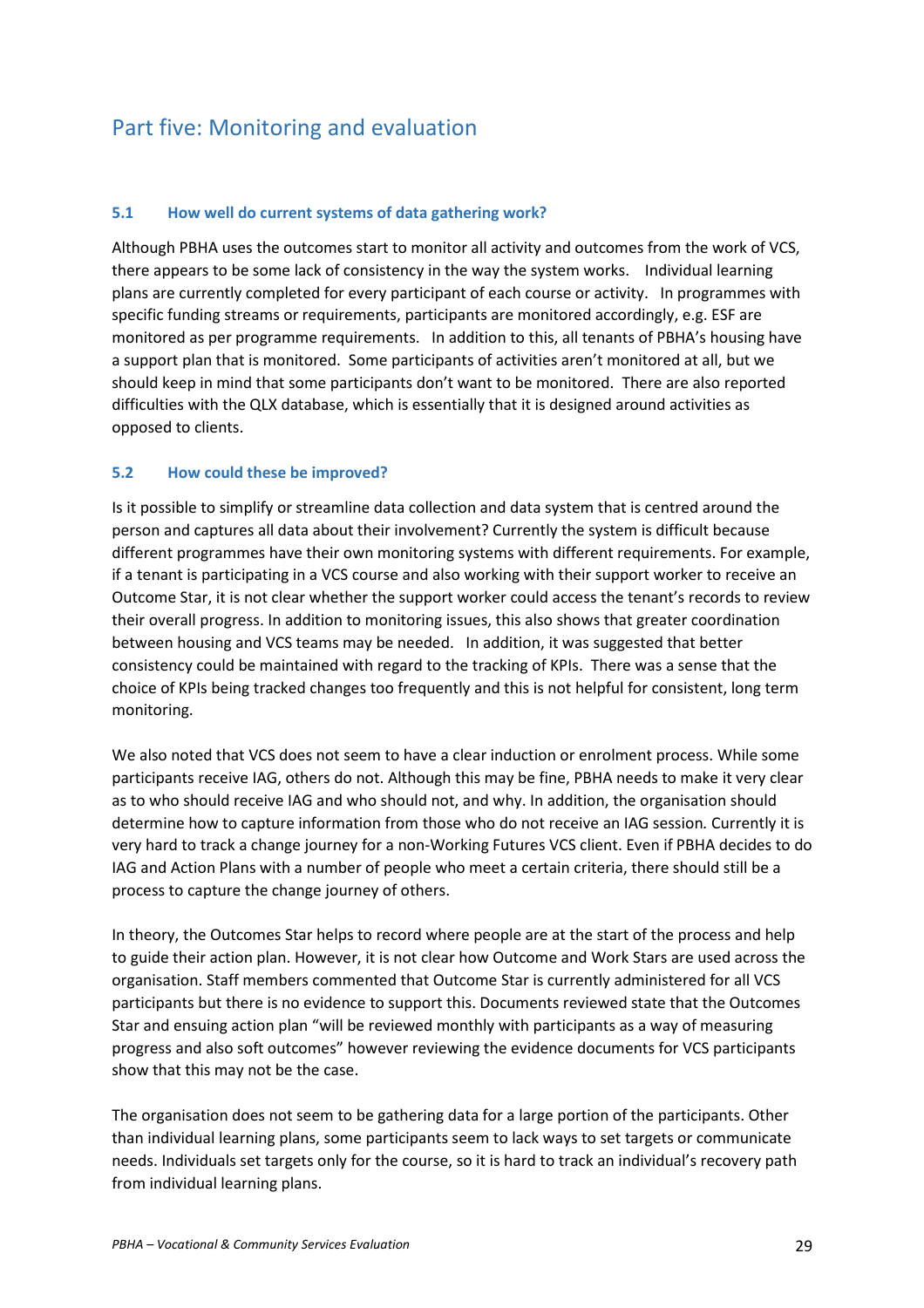The way information and data is monitored is chaotic and there are many inconsistencies. Some information is tracked under different forms (for example, KPIs, Annual Reports, Working Futures Re-profile) and often report different figures for the same category, which is confusing and problematic.

# Part six: Recommendations

Some participants noted that services could be publicised more and suggested a 'welcome pack' for new tenants and participants. They also said that classes could be better-advertised online and using social media.

The organisation's quality policy commits PBHA to introducing a new quality management system and quality manual as part of its strategic business plan. We believe that this could help enormously with a range of the issues that have been documented particularly those relating to data collection across a range of programmes and funding streams and capturing and measuring change journey.

In addition to the tenants and participants forum, we wondered whether an ongoing mechanism needs creating for individual feedback from tenants and participants. Staff said that currently they 'check in with participants after a course to see what they liked and what was difficult to deal with' but this may not be sufficient. We would suggest some kind of online suggestion box or feedback form might help tenants and participants to contribute their views when they feel strongly about anything. A more consistent approach to evaluation forms following training or courses may help.

The target driven culture may be creating a preference towards recruiting external participants, rather than tenants, because external clients provide quicker results, helping staff hit their targets. Three suggestions to combat this might include setting clear tenant participation targets for VCS activities, creating greater cohesion between housing support workers and VCS team and communicating clearly with tenants about what is expected of them via a tenant charter or agreement.

We also offer the following suggestion that may help increase tenant engagement in VCS activities. We suggest the use of 'time-bound cohorts', giving a group of tenants, say three months to work together in a form of group work whilst engaging in VCS activities. They would come to VCS activities together and have regular meetings where they can share thoughts and feelings. This can create strong bonds between them, help resolve their issues together, and orientate them to how they can use PBHA resources to the best of their abilities.

PBHA has come a long way in engaging residents in delivery and co-production particularly in the use of its enterprise activities. It has set a standard for a 'triple bottom line' – benefits for the organisation and a financial return, benefits for the service users, and benefits to society more widely. This is a strong rubric to measure any new activity against. Developing this in a more consistent way now would help embed the learning that is clearly having a significant impact on service users and the organisation.

Another way to engage tenants would be helping them take ownership of delivering or supporting delivery of one of the VCS courses. They would support the course on a voluntary basis, perhaps taking turns as a tutor's assistant.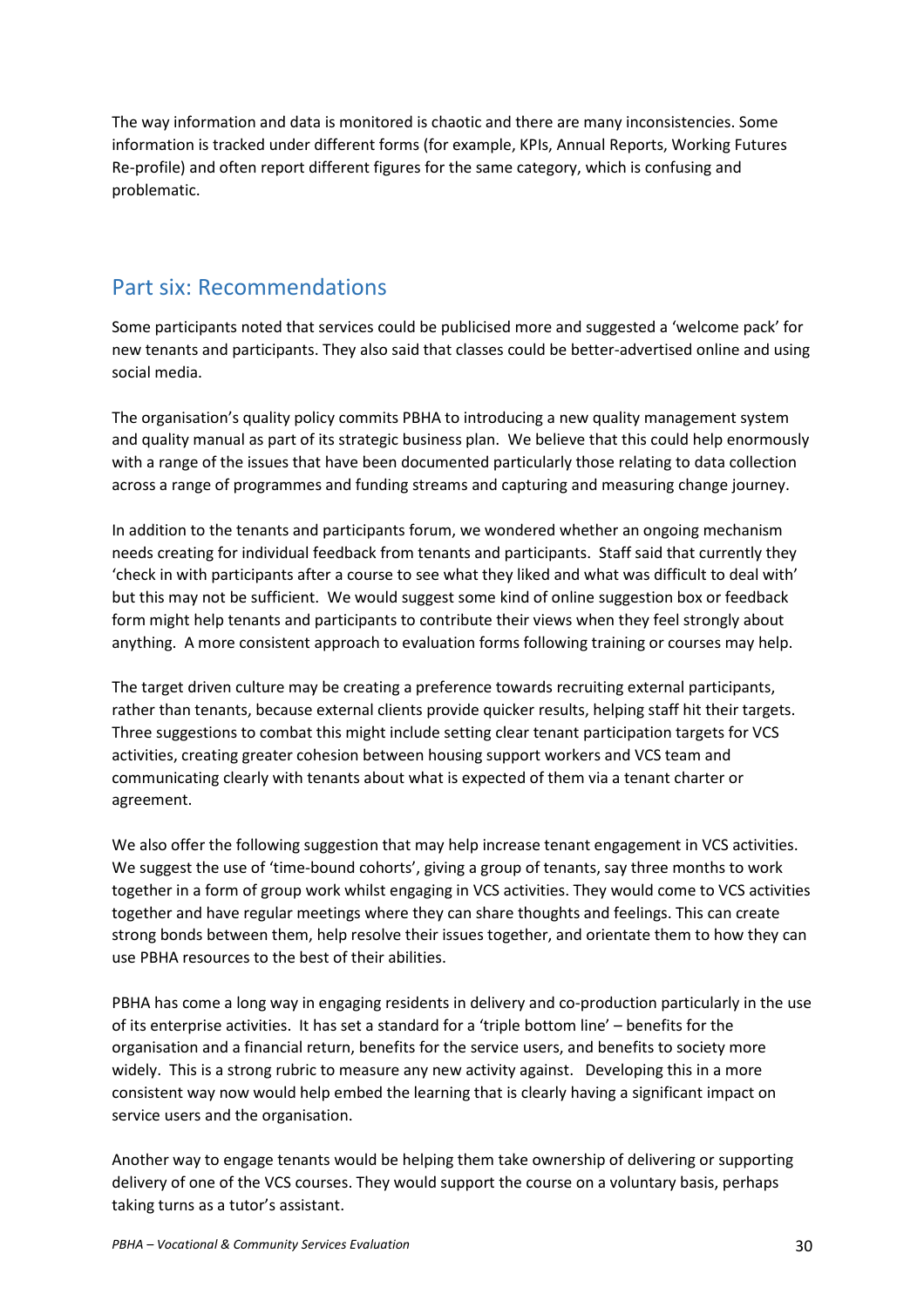We would also suggest that overall, PBHA's approach to volunteering needs re-examining perhaps with a view to exploring a stand-alone volunteer recruitment service to recruit, manage and train volunteers. The manager would put together a clear training programme for volunteers who are interested in different sectors and track their progression towards their goals. In addition, we felt that PBHA could benefit from resolving the ambiguity with the terms 'peer volunteer', 'work placement' and 'volunteer placement'. Clear definitions are needed for each for both the volunteers themselves and to ensure clear monitoring can take place.

A user-friendly booklet with information about the eligibility criteria for each course could be produced each year. We understand there is no one to coordinate this and therefore it can be difficult for participants and staff to know who is or is not eligible for particular activities or courses.

The roles and attitudes of staff towards tenants and services users are a critical part of the recovery model. Developing staff has to be a priority for PBHA and further steps should be taken to get them involved in the kind of learning sets that IMROC provide.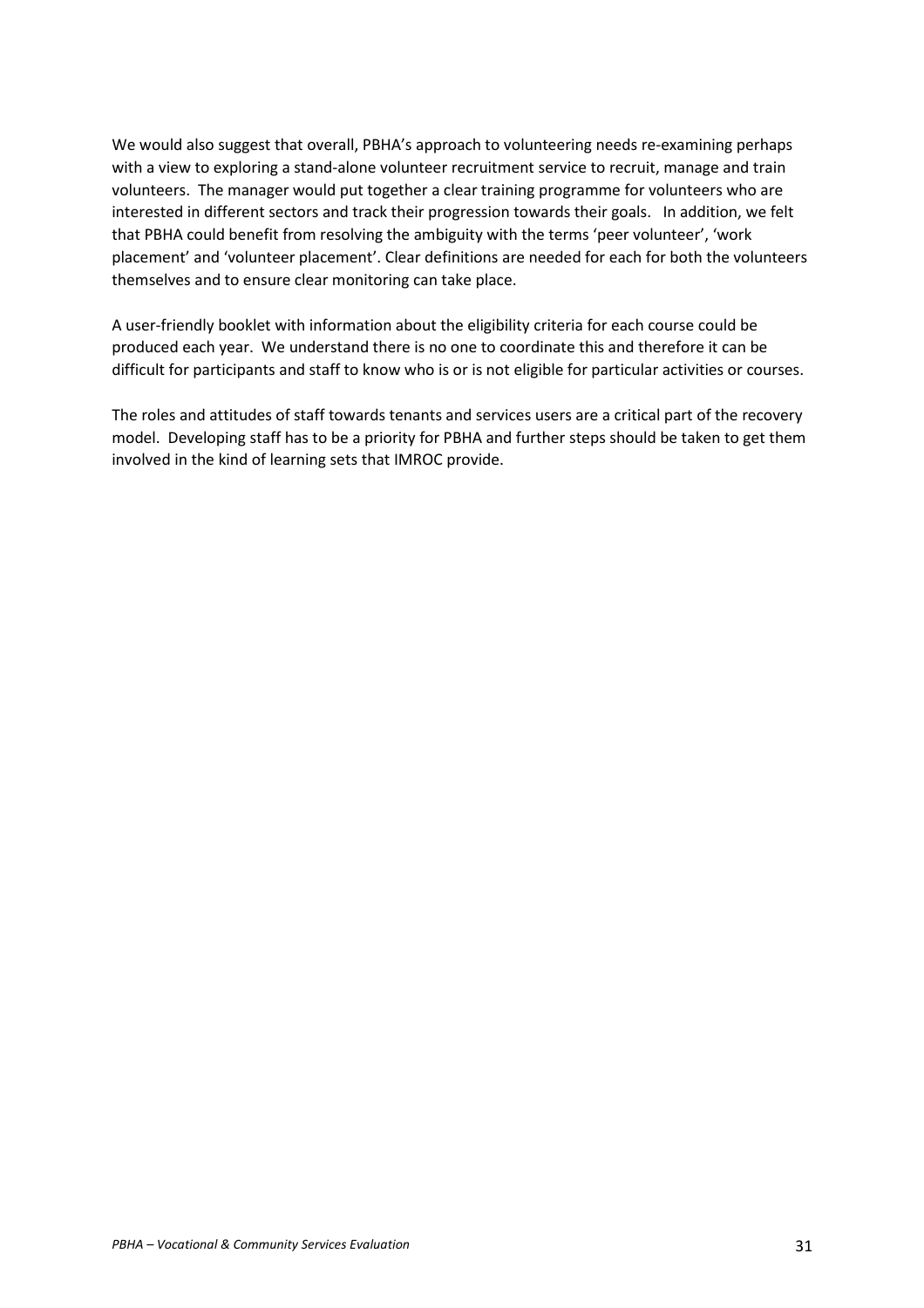# Appendix 1 – VCS Courses 2015

# Peter Bedford Housing Association Course Timetable 5 October to 18 December 2015

## Clothes Making for Beginners (6 week course)

10am - 4pm Geffrye Street Workshop 83A Geffrye Street, E2 8JA

#### Employability and Confidence Building

(6 week course starts 1 November) 10am -1.30pm Geffrye Street Workshop, 83A Geffrye Street, E2 8JA

#### Joinery Product Design & Personal Practice

10am - 4pm Geffrye Street Workshop, 83A Geffrye Street, E2 8JA

#### Tuesday

#### Entry 3 ICT Qualification (12 week course)

10am - 12pm Kingsland Hub, 242 Kingsland Road, E84DG

#### Joinery Product Design & Personal Practice

10am - 4pm Geffrye Street Workshop, 83A Geffrye Street, E2 8JA

#### Craft Studio for All

10am - 4pm Clissold Hub, 23A Clissold Road, N16 9EX

#### Outpost - Retail Training

11am - 2pm 2:30pm - 5pm Outpost, 546 Holloway Road, N7 6JP

#### Introduction to Drawing & Painting

10am - 1pm Isledon Hub, 179a Isledon Road N7 7JP

#### Supporting Makers Workshop

10am - 4pm Geffrye Street Workshop, 83A Geffrye Street, E2 8JA

### Wednesday

*PBHA – Vocational & Community Services Evaluation* 32